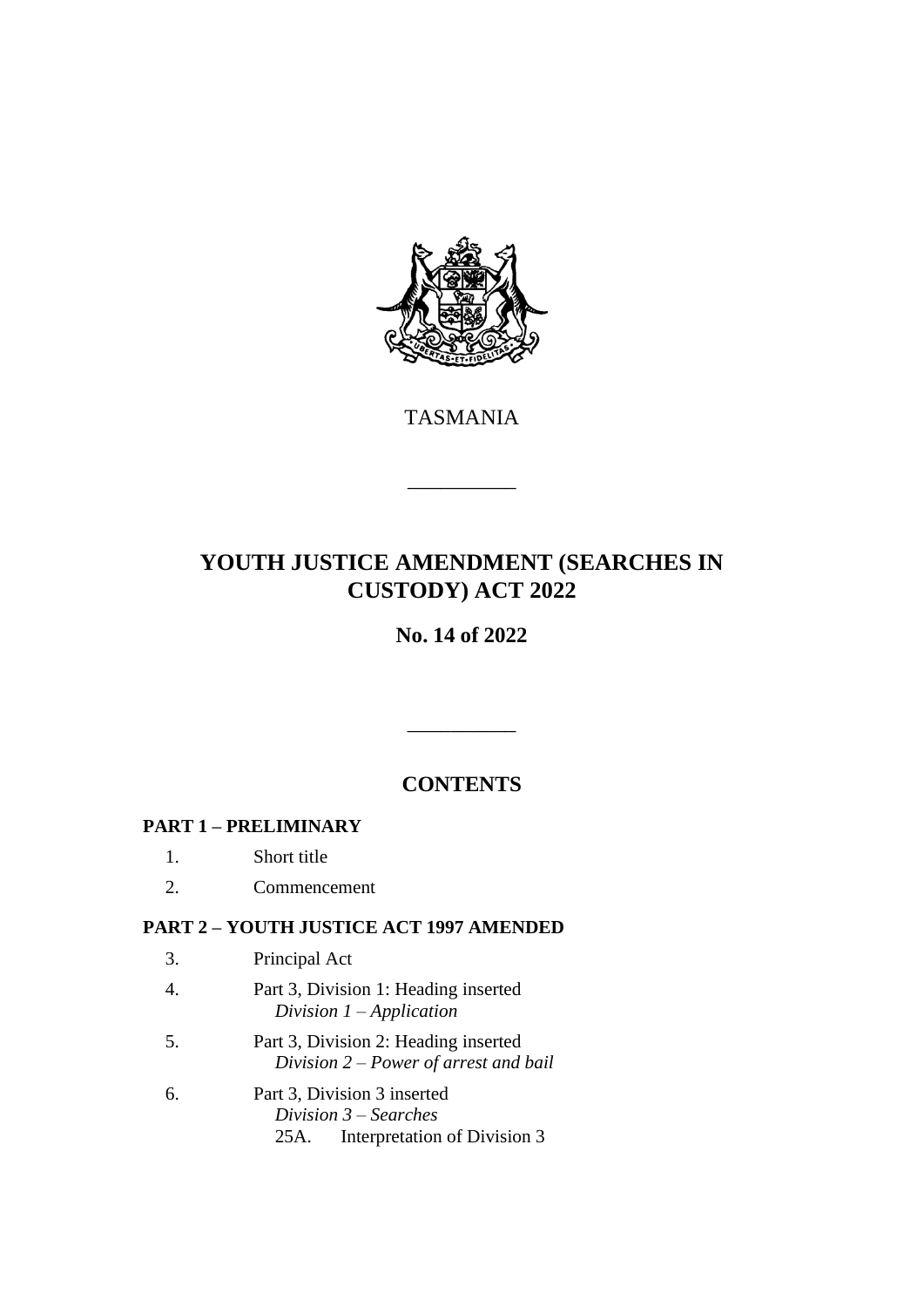- 25B. Searches to which this Division applies<br>25C. Persons who may conduct searches of y
- 25C. Persons who may conduct searches of youths<br>25D. Requirements as to gender of search
- Requirements as to gender of search officer conducting search, &c.
- 25E. Conduct of searches
- 25F. Relevant search purposes<br>25G. Determination of least in
- Determination of least intrusive type and manner of search
- 25H. Information to be given to youth before search conducted
- 25I. Seizure of articles found during searches
- 25J. Reporting of use of force
- 25K. Register of searches<br>25L. Provision of informa
- Provision of information
- 7. Section 131 amended (Search of facility and possessions of detainee)

#### **PART 3 – YOUTH JUSTICE (MISCELLANEOUS AMENDMENTS) ACT 2013 AMENDED**

- 8. Principal Act
- 9. Section 19 repealed

#### **PART 4 – CONCLUDING PROVISION**

10. Repeal of Act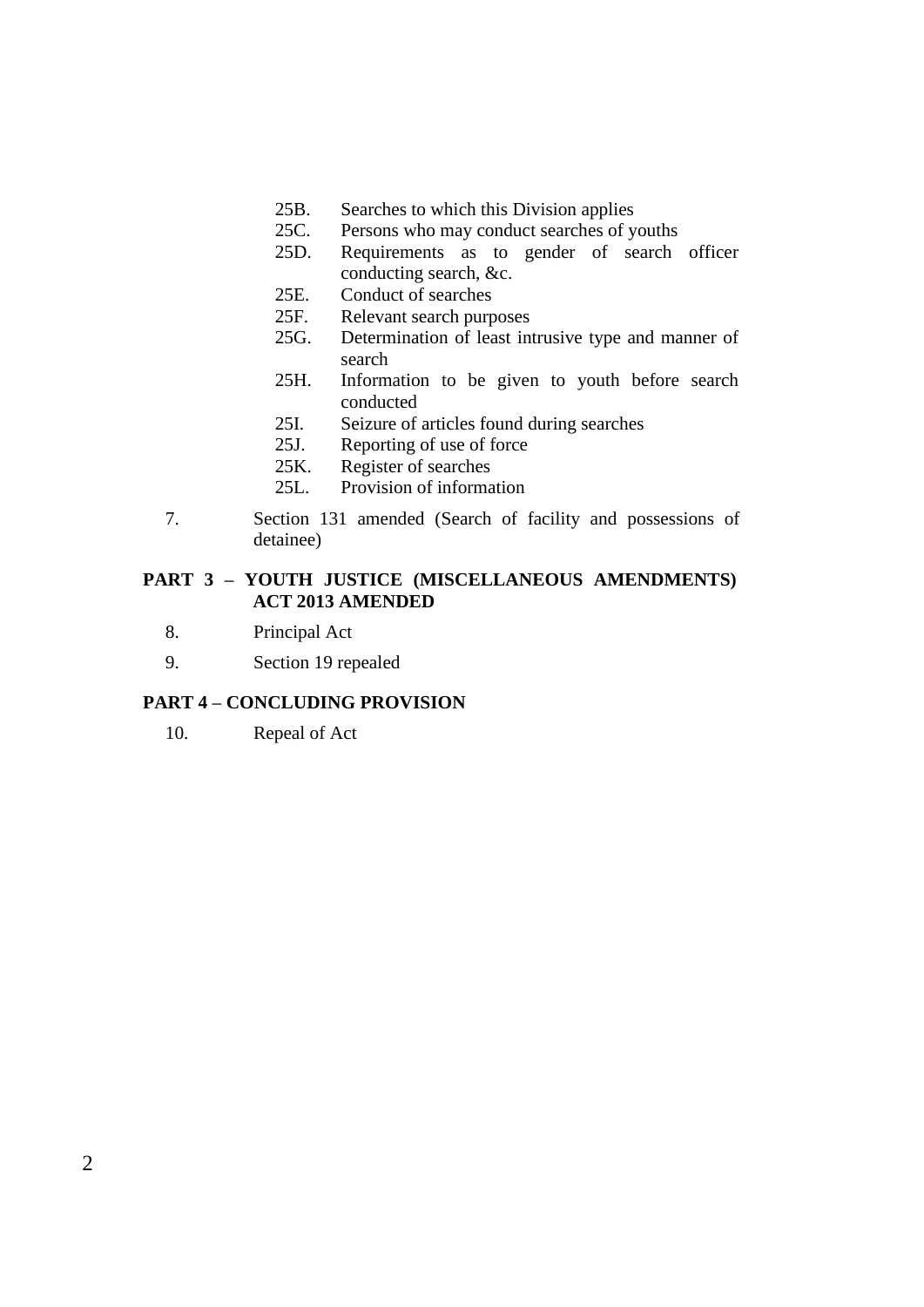

# **YOUTH JUSTICE AMENDMENT (SEARCHES IN CUSTODY) ACT 2022**

**No. 14 of 2022**

# **An Act to amend the** *Youth Justice Act 1997* **and to repeal section 19 of the** *Youth Justice (Miscellaneous Amendments) Act 2013*

**[Royal Assent 16 June 2022]**

Be it enacted by Her Excellency the Governor of Tasmania, by and with the advice and consent of the Legislative Council and House of Assembly, in Parliament assembled, as follows:

# **PART 1 – PRELIMINARY**

# **1. Short title**

This Act may be cited as the *Youth Justice Amendment (Searches in Custody) Act 2022*.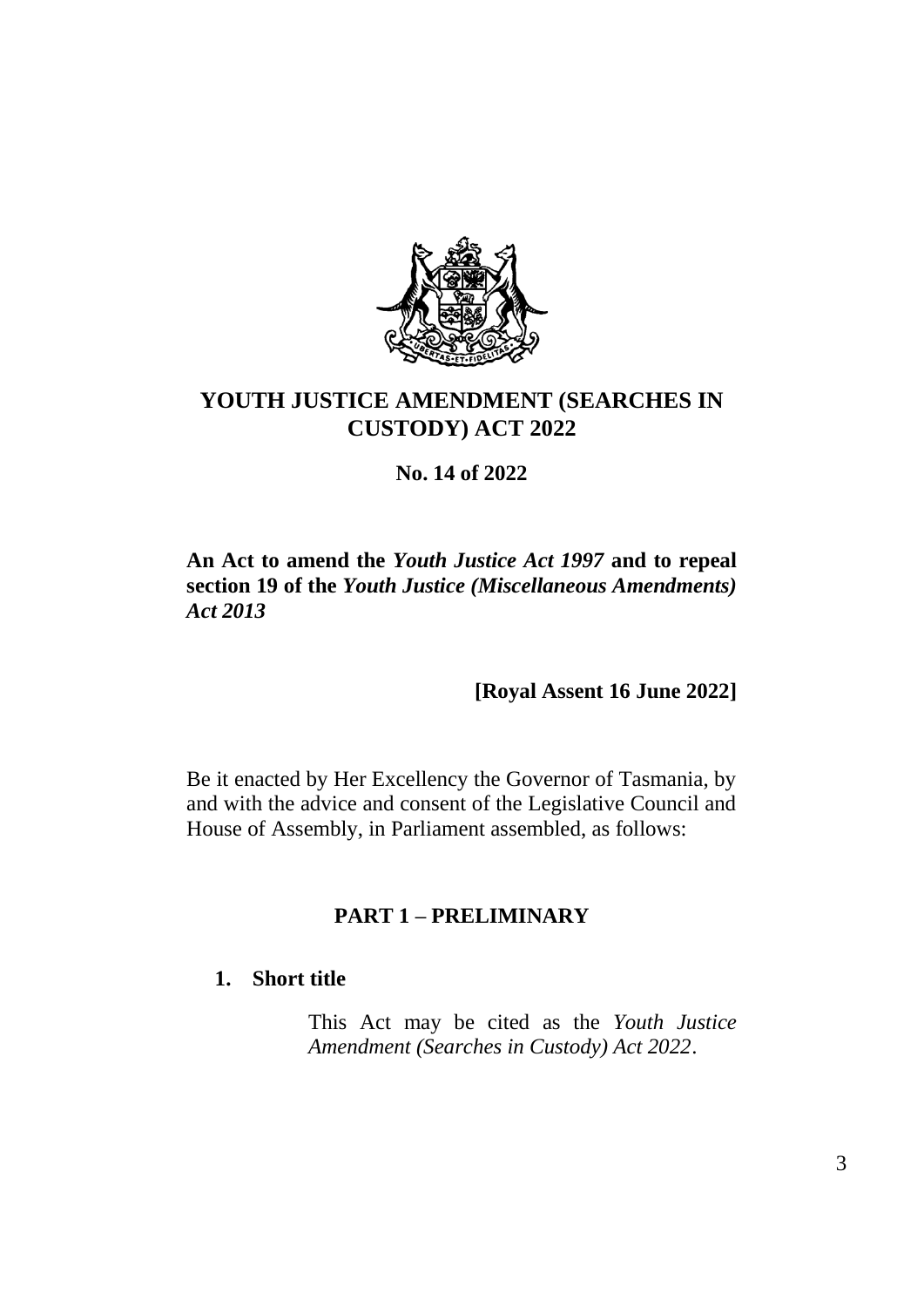#### **s. 2** Part 1 – Preliminary

# **2. Commencement**

The provisions of this Act commence on a day or days to be proclaimed.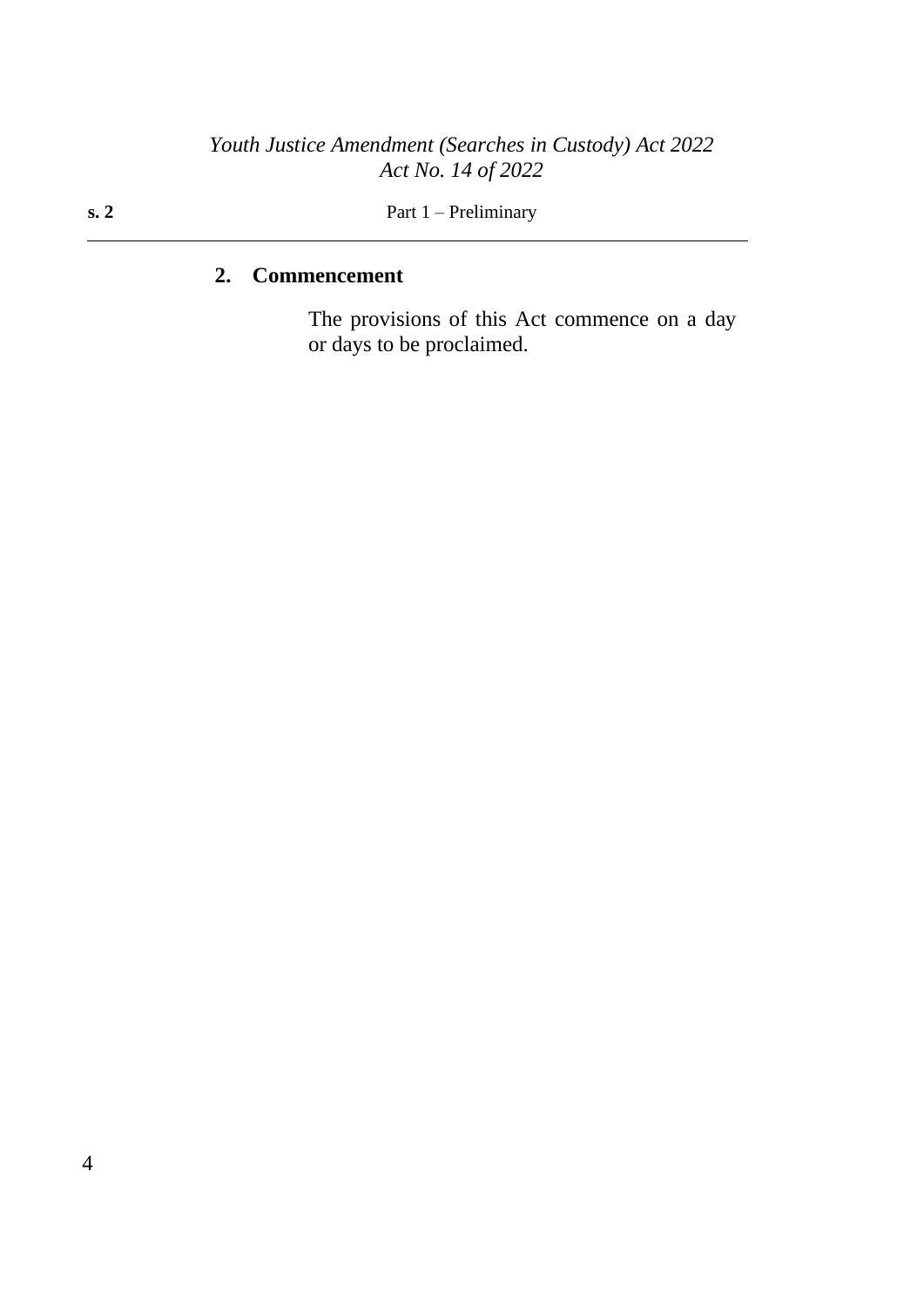# **PART 2 – YOUTH JUSTICE ACT 1997 AMENDED**

# **3. Principal Act**

In this Part, the *Youth Justice Act 1997*\* is referred to as the Principal Act.

### **4. Part 3, Division 1: Heading inserted**

Part 3 of the Principal Act is amended by inserting the following heading before section 23:

#### *Division 1 – Application*

### **5. Part 3, Division 2: Heading inserted**

Part 3 of the Principal Act is amended by inserting the following heading after section 23:

### *Division 2 – Power of arrest and bail*

#### **6. Part 3, Division 3 inserted**

After section 25 of the Principal Act, the following Division is inserted in Part 3:

### *Division 3 – Searches*

### **25A. Interpretation of Division 3**

In this Division –

\_\_\_\_\_\_\_\_\_\_\_\_\_\_\_\_\_\_\_\_\_\_\_\_\_\_\_\_\_\_\_\_\_\_\_\_\_\_\_\_\_\_\_\_\_\_\_\_\_\_\_\_\_\_\_\_\_\_\_\_\_\_\_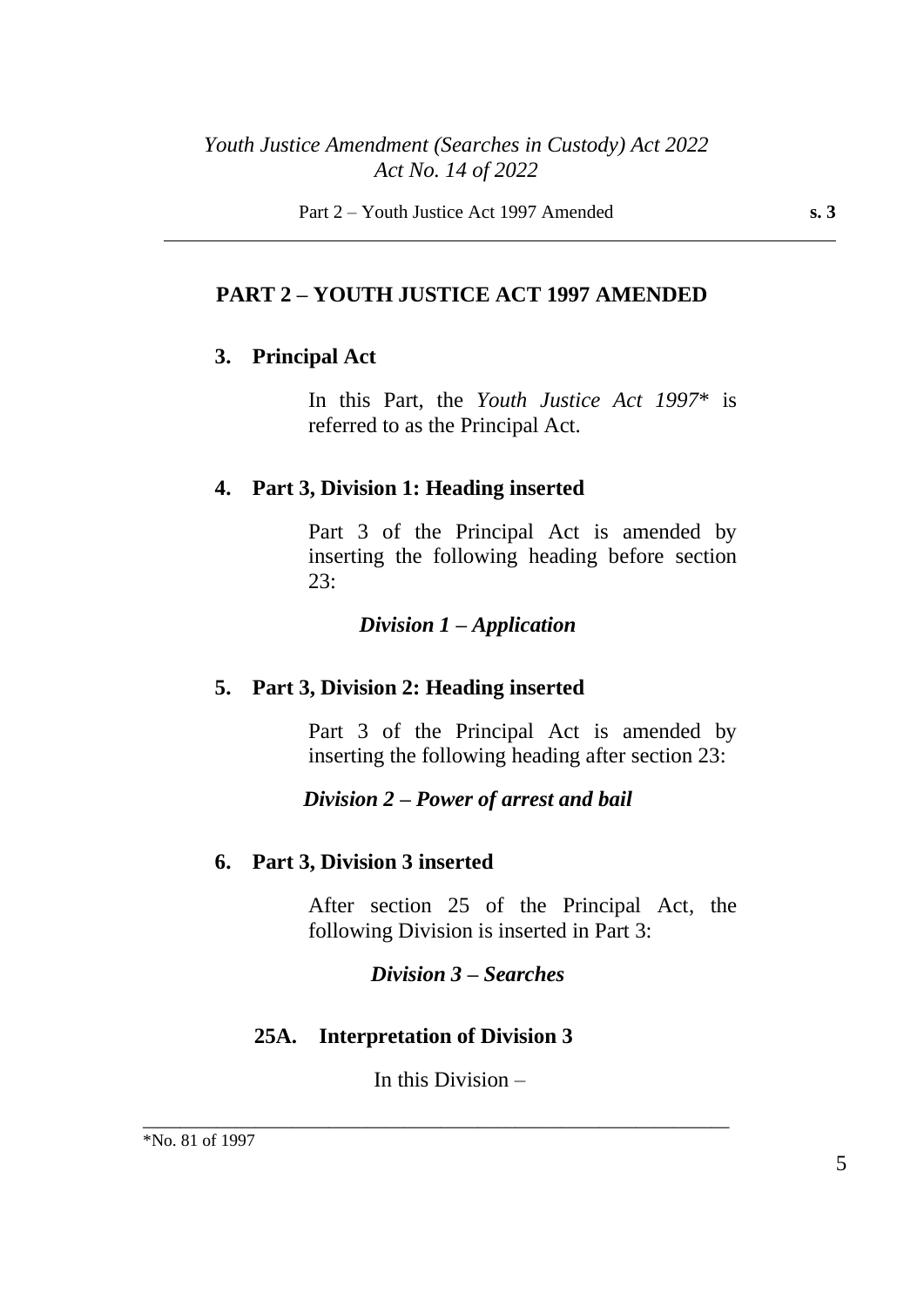**s. 6** Part 2 – Youth Justice Act 1997 Amended

*body cavity search*, in relation to a youth, means a search of the rectum or vagina of the youth, but does not include a search of the youth by a scanning device that does not touch the youth;

- *clothed search*, in relation to a youth, means a search (other than a body cavity search) of the youth that is not an unclothed search;
- *commissioned police officer* has the same meaning as in the *Police Service Act 2003*;
- *correctional officer* has the same meaning as in the *Corrections Act 1997*;

*custodial facility* means –

- (a) a detention centre; and
- (b) a prison; and
- (c) a reception prison watchhouse; and
- (d) a police watch-house;
- *custody officer*, in relation to a police watch-house, means the person who is, under section 14 of the *Criminal Law (Detention and Interrogation) Act 1995*, the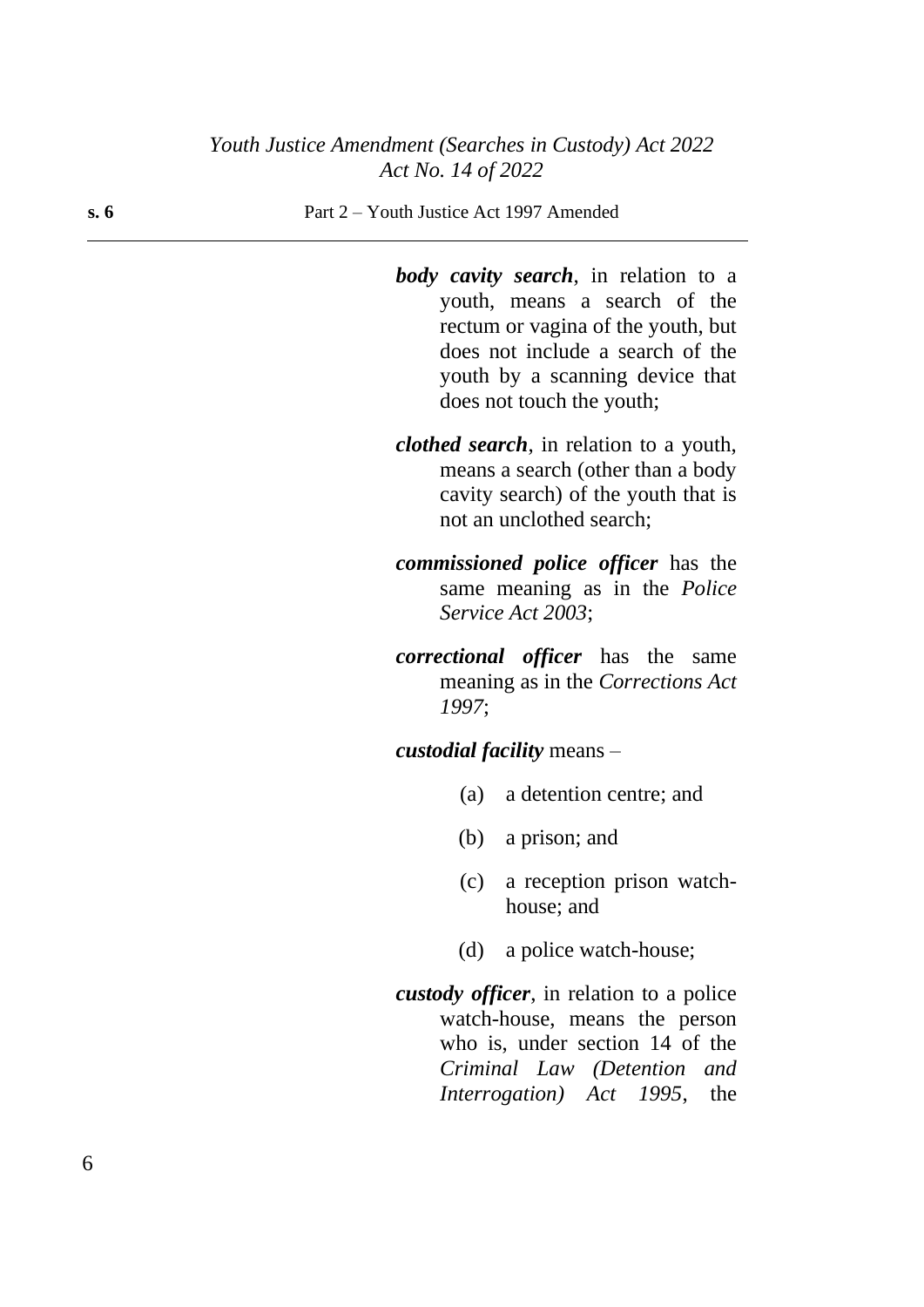custody officer in relation to the watch-house;

*Director* means the Director of Corrective Services appointed under section 5 of the *Corrections Act 1997*;

*offence* means any offence, including a prescribed offence;

*person in charge*, in relation to a custodial facility, means –

- (a) if the custodial facility is a detention centre – the detention centre manager of the detention centre; or
- (b) if the custodial facility is a prison – the Director; or
- (c) if the custodial facility is a reception prison watchhouse – the Director; or
- (d) if the custodial facility is a police watch-house – the custody officer in relation to the police watch-house;
- *police watch-house* means a watchhouse within the meaning of paragraph (a) of the definition of *watch-house* in section 3(1);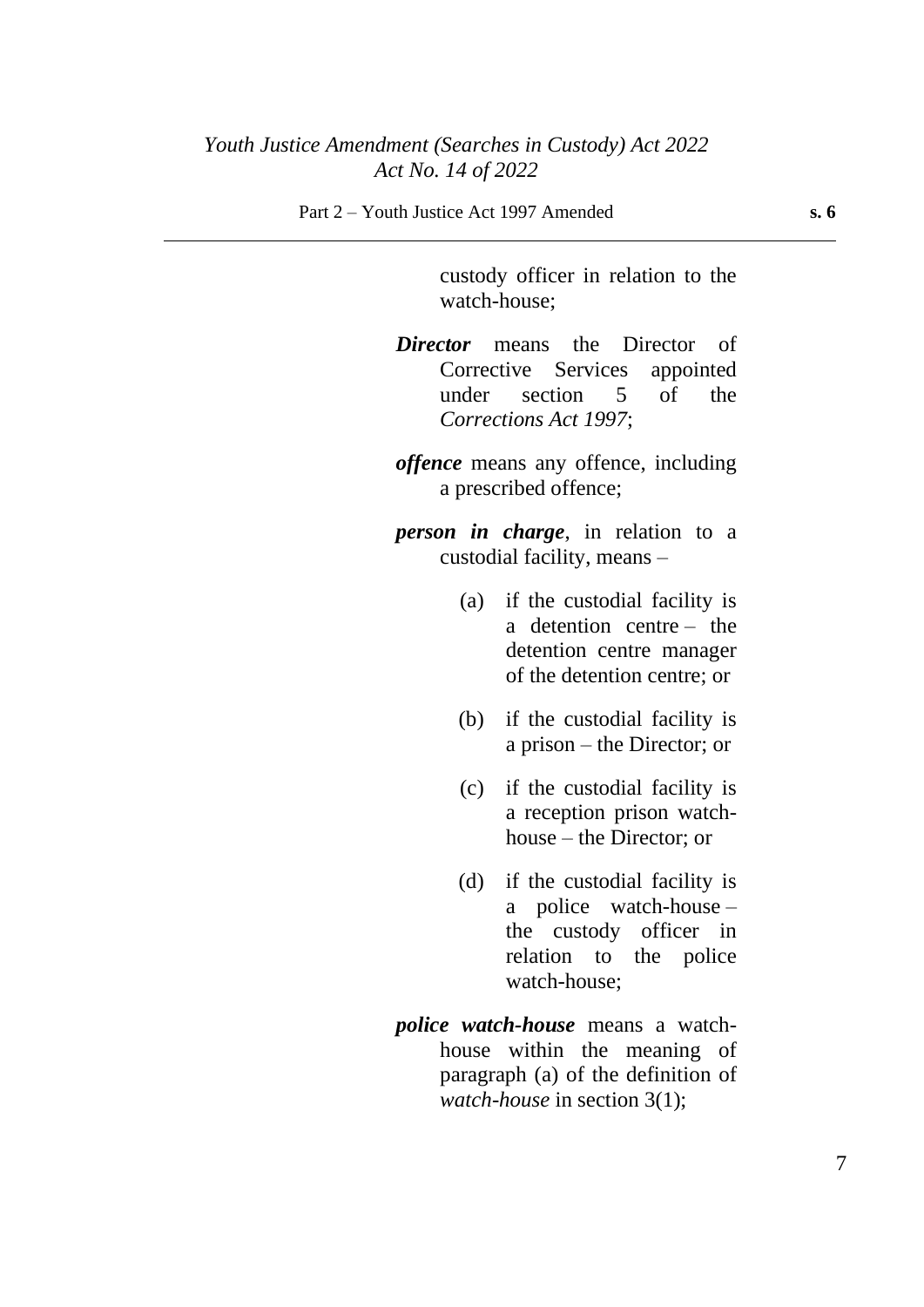#### **s. 6** Part 2 – Youth Justice Act 1997 Amended

*reception prison watch-house* means a watch-house within the meaning of paragraph (b) of the definition of *watch-house* in section 3(1);

- *relevant authorising officer*, in relation to a custodial facility, means –
	- (a) if the custodial facility is a detention centre – the Secretary or the detention centre manager of the detention centre; or
	- (b) if the custodial facility is a prison – the Director; or
	- (c) if the custodial facility is a reception prison watchhouse – the Director; or
	- (d) if the custodial facility is a police watch-house – a commissioned police officer or the custody officer in relation to the watch-house;
- *relevant instruction*, in relation to a custodial facility, means –
	- (a) if the custodial facility is a detention centre – instructions issued by the Secretary under section  $124(2)$ ; and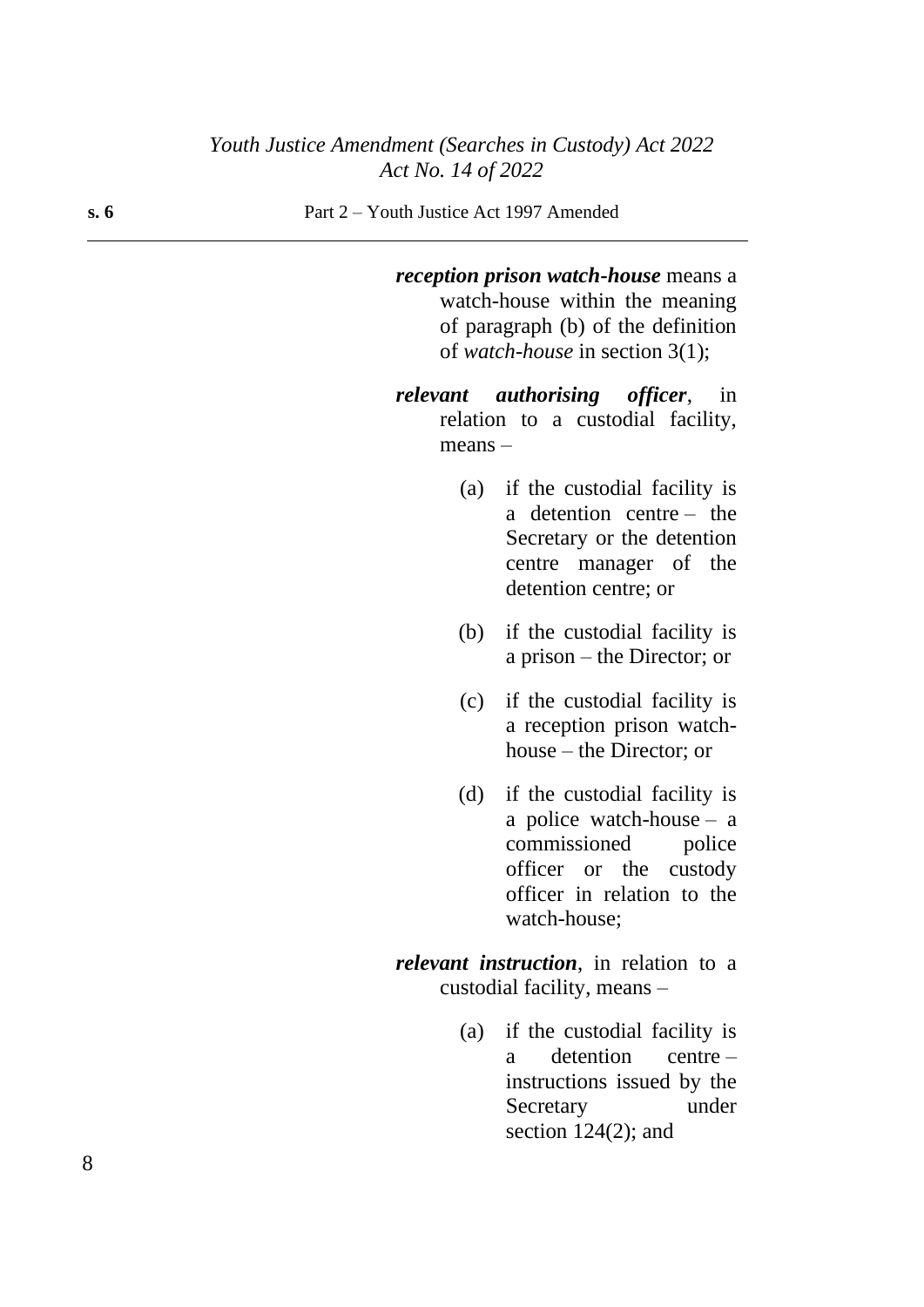- (b) if the custodial facility is a prison – standing orders made by the Director under section 6(3) of the *Corrections Act 1997*; and
- (c) if the custodial facility is a reception prison watchhouse – standing orders made by the Director under section 6(3) of the *Corrections Act 1997*; and
- (d) if the custodial facility is a police watch-house – orders, directions, procedures and instructions issued by the Commissioner of Police under section 7(3) of the *Police Service Act 2003*;

#### *relevant search purpose* – see section 25F;

#### *scanning device* means –

- (a) a hand-held electronic device that detects or displays the presence of an article on or in the body of a person; and
- (b) an electronic device, between or under the components of which a person stands, that detects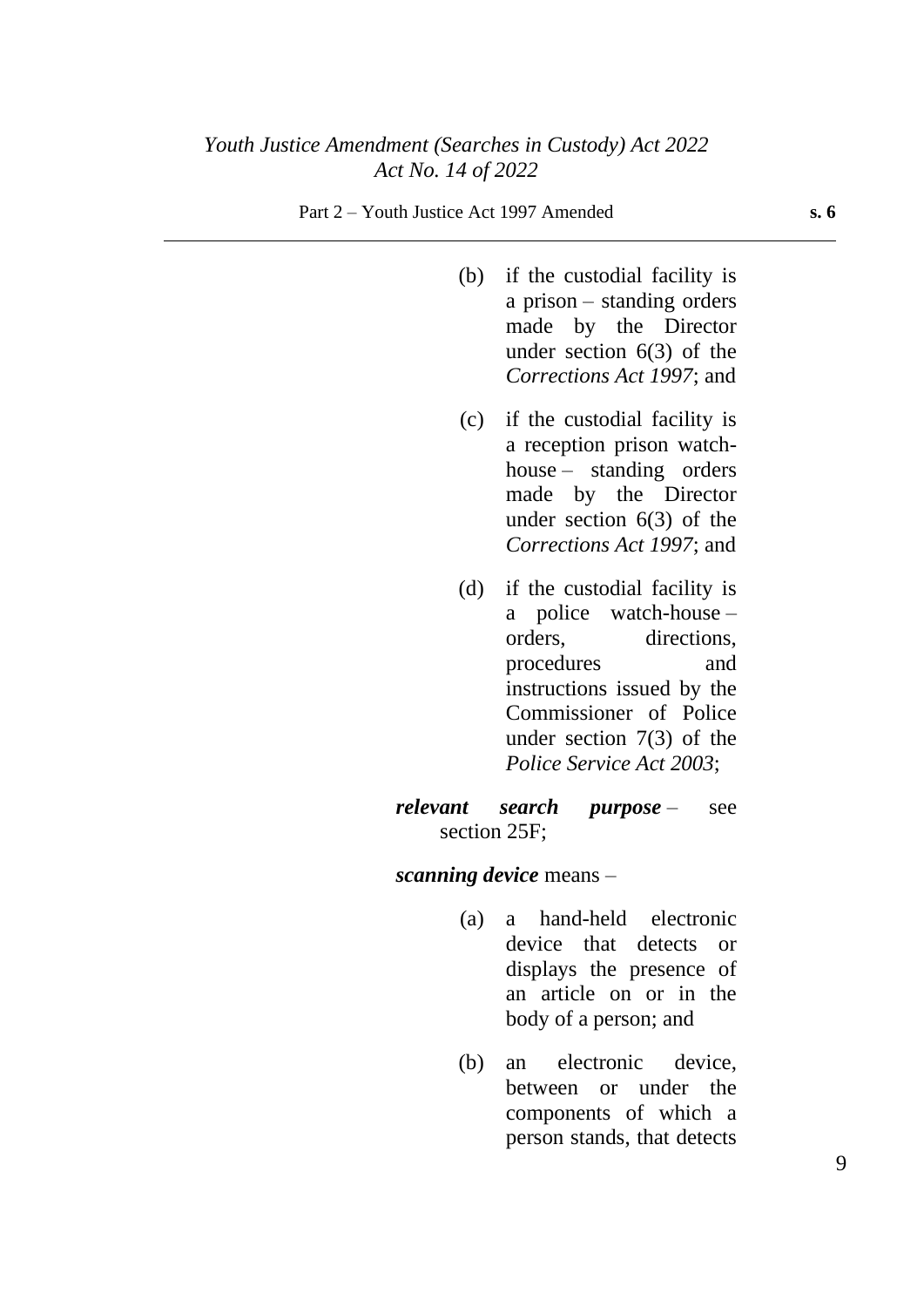**s. 6** Part 2 – Youth Justice Act 1997 Amended

or displays an article on or in the body of the person;

- *search officer* means a person who may, under section 25C, conduct a search of a youth;
- *transgender* has the same meaning as in the *Anti-Discrimination Act 1998*;
- *transsexual* has the same meaning as in the *Anti-Discrimination Act 1998*;
- *unclothed search*, in relation to a youth, means a search of the youth that requires the youth's torso or genitals to be exposed to view or the youth's torso or genitals, clothed only in underwear, to be exposed to view.

#### **25B. Searches to which this Division applies**

- (1) This Division applies only to a clothed search, or an unclothed search, of a youth who is in custody, that is conducted in a custodial facility.
- (2) This Division does not apply to a search under the *Terrorism (Preventative Detention) Act 2005*.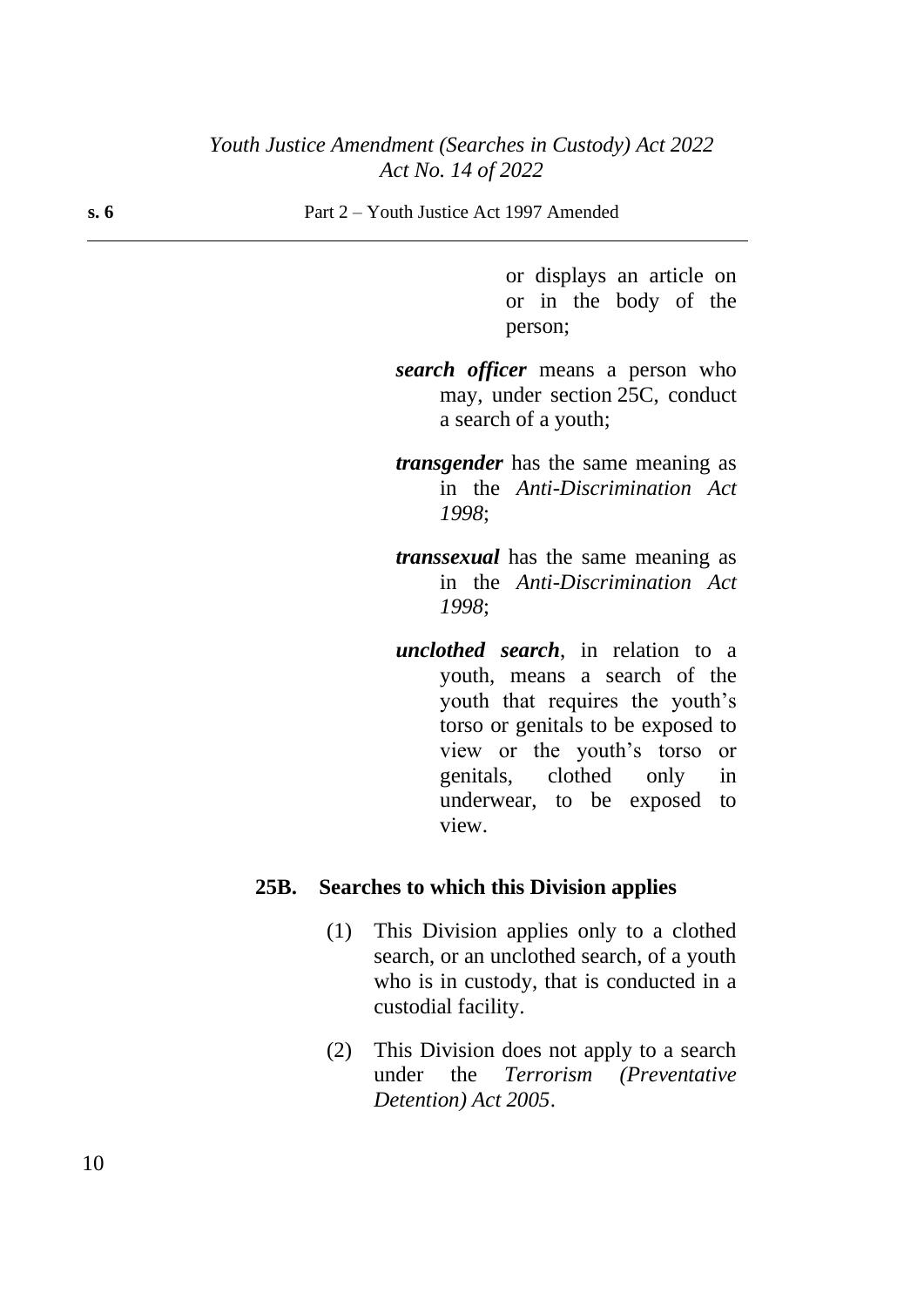- (3) This Division does not apply to, or in relation to, a body cavity search.
- (4) Nothing in this Division, including subsection (5), is to be taken to authorise the carrying out of a body cavity search by a person.
- (5) In the event of an inconsistency between the application of a provision of this Division and the application, to a search, of a provision of –
	- (a) another Act; or
	- (b) an instrument made under an  $Act -$

the provision of this Division applies to the extent of the inconsistency.

### **25C. Persons who may conduct searches of youths**

- (1) A search of a youth may only be conducted by the following persons:
	- (a) the Director;
	- (b) a correctional officer who is within a class of officers that is specified, in standing orders, made by the Director under section 6(3) of the *Corrections Act 1997*, to be authorised to conduct such a search;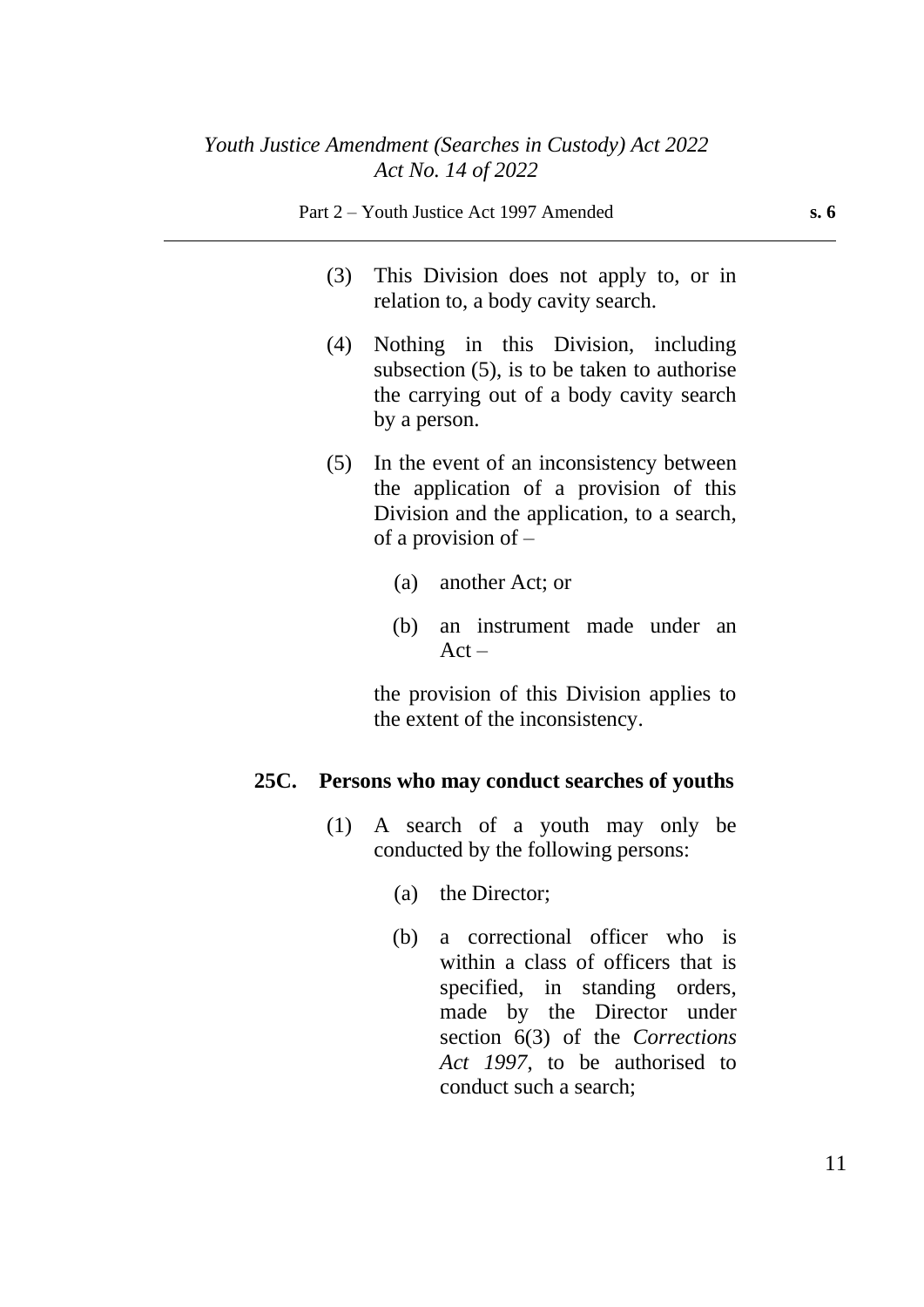| s. 6 | Part 2 – Youth Justice Act 1997 Amended                                                                                                                                                                                                                            |  |  |  |
|------|--------------------------------------------------------------------------------------------------------------------------------------------------------------------------------------------------------------------------------------------------------------------|--|--|--|
|      | a correctional officer who<br>(c)<br><i>is</i><br>ordered by the Director<br>to<br>conduct the search;                                                                                                                                                             |  |  |  |
|      | (d)<br>the Secretary;                                                                                                                                                                                                                                              |  |  |  |
|      | (e)<br>a detention centre manager;                                                                                                                                                                                                                                 |  |  |  |
|      | (f)<br>a person who is within a class of<br>persons that is specified, in<br>issued<br>instructions<br>under<br>section $124(2)$ , to be authorised to<br>conduct such a search;                                                                                   |  |  |  |
|      | a person who is ordered by the<br>(g)<br>Secretary, or a detention centre<br>manager, to conduct the search;                                                                                                                                                       |  |  |  |
|      | a police officer.<br>(h)                                                                                                                                                                                                                                           |  |  |  |
|      | A search of a youth must be conducted in<br>(2)<br>accordance with -                                                                                                                                                                                               |  |  |  |
|      | this Division; and<br>(a)                                                                                                                                                                                                                                          |  |  |  |
|      | the requirements, if any, of the<br>(b)<br>relevant instruction in relation to<br>the custodial facility in which the<br>search is conducted, except to the<br>extent that those requirements are<br>inconsistent<br>with<br>the<br>requirements of this Division. |  |  |  |
|      | Requirements as to gender of search officer<br>25D.                                                                                                                                                                                                                |  |  |  |

(1) In this section –

**conducting search, &c.**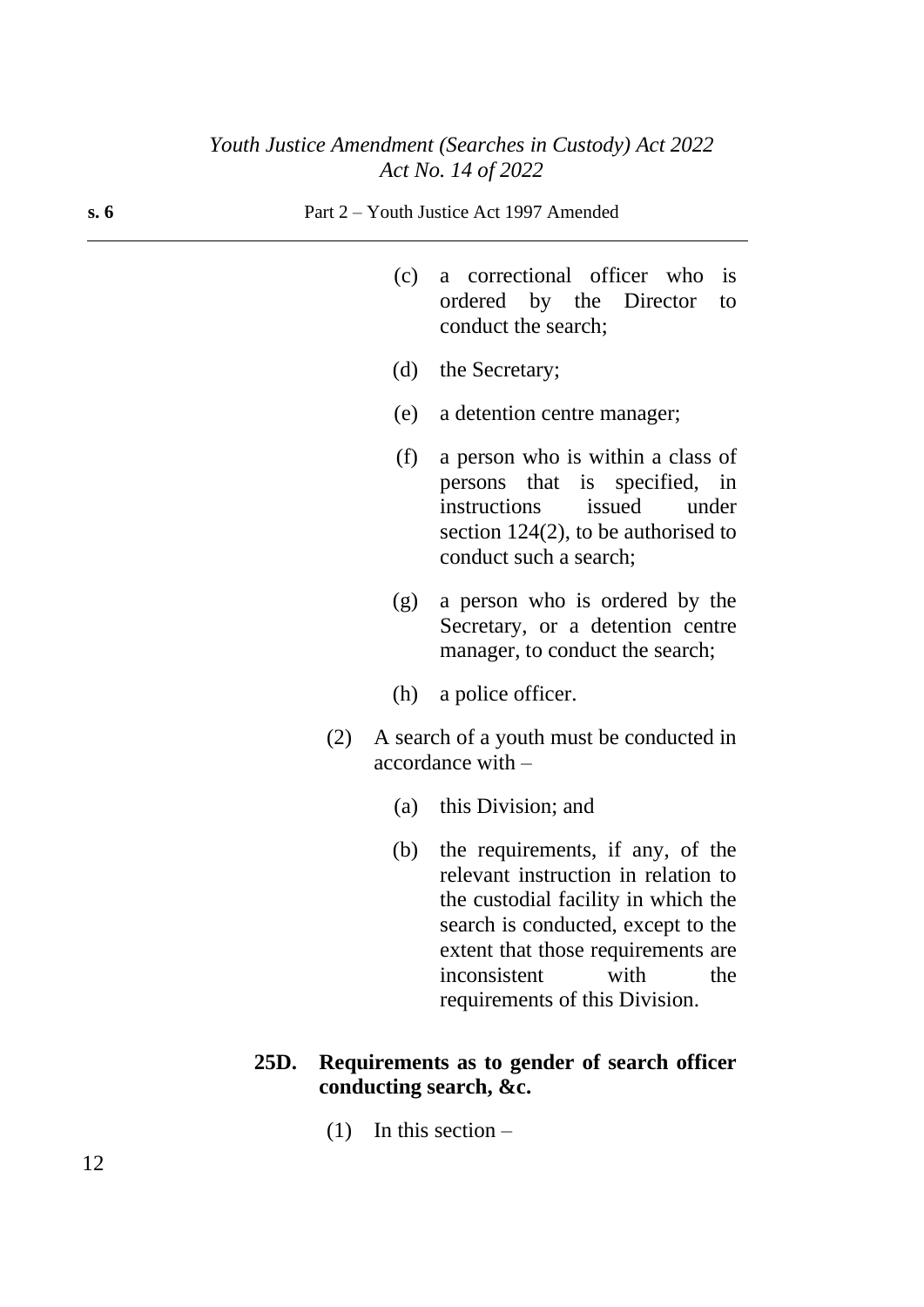# *person of the required gender*, in relation to a youth, means –

- (a) if the youth is male or female and paragraph (b) does not apply to the youth, a person who is male or female, respectively; or
- (b) if the youth is transsexual, transgender or intersex –
	- (i) a person of the gender that the youth requests; or
	- (ii) if a person of the gender requested is not immediately available, a person who is, at the further request of the youth, male or female.
- (2) A search of a youth that does not involve the removal of any clothing being worn by the youth or the touching of the youth is to be conducted as far as is reasonable and practicable by a search officer who is a person of the required gender in relation to the youth.
- (3) A search of a youth that involves the removal of any clothing being worn by the youth or the touching of the youth –
	- (a) is to be conducted by a search officer who is a person of the required gender in relation to the youth; and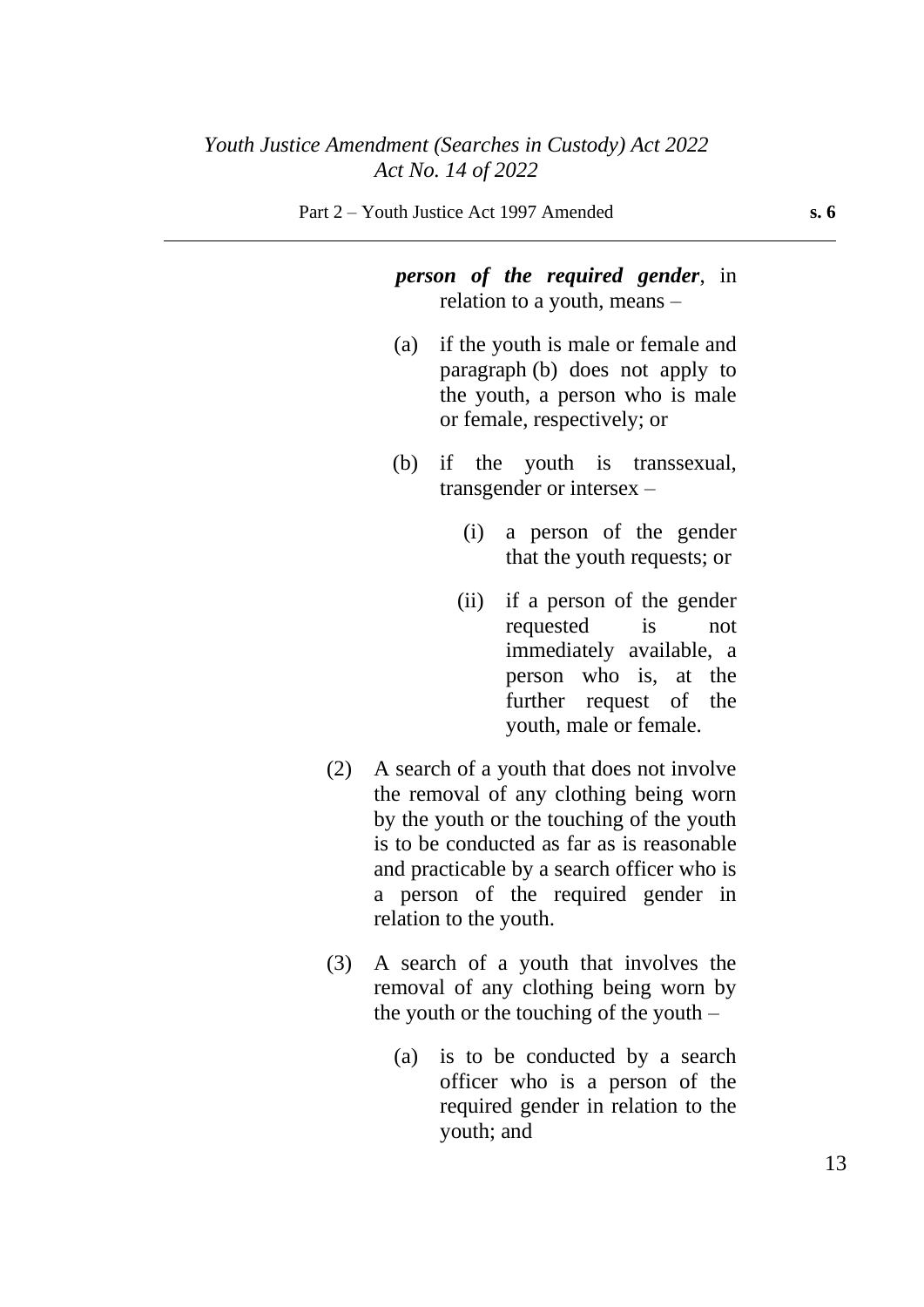#### **s. 6** Part 2 – Youth Justice Act 1997 Amended

- (b) is, if the search is an unclothed search and is conducted in the presence of persons other than the youth and the search officer – to be conducted in the presence only of other persons who are persons of the required gender in relation to the youth.
- (4) Subsection (3) does not apply in relation to a youth if the person in charge of the custodial facility in which the search is conducted believes on reasonable grounds that it is not reasonable or practicable for that subsection to apply in relation to the youth because of the urgency with which the search is required in order to address the risk of harm or trauma to the youth or another person.

#### **25E. Conduct of searches**

- (1) A search officer must not conduct a search of a youth unless the search officer believes on reasonable grounds  $that -$ 
	- (a) the search is necessary for a relevant search purpose; and
	- (b) the type of search, and the manner of search, are proportionate to the circumstances.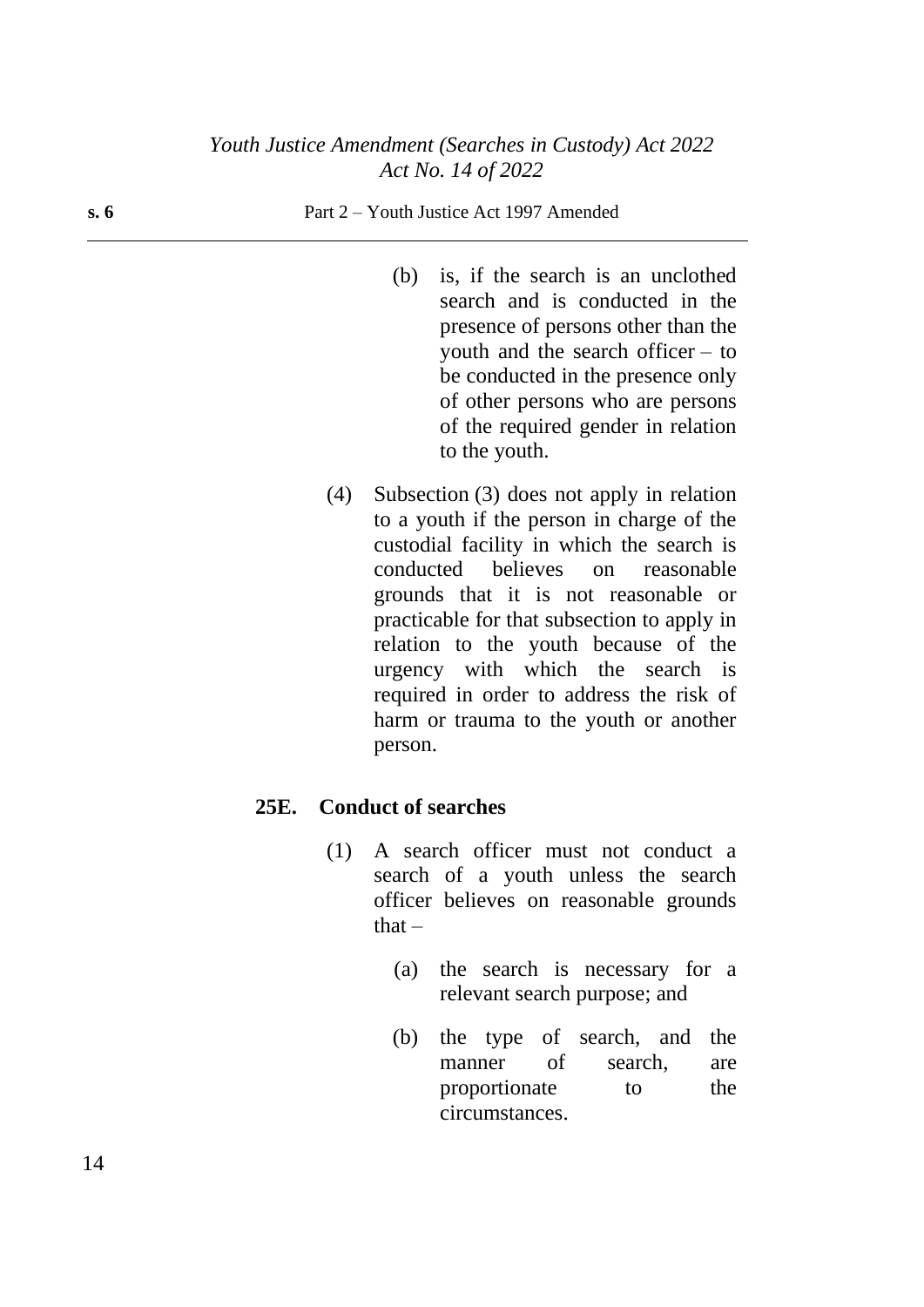#### Part 2 – Youth Justice Act 1997 Amended **s. 6**

- (2) A search officer conducting a search of a youth must ensure, as far as practicable, that  $-$ 
	- (a) the search is conducted in a manner that  $-$ 
		- (i) is, to the extent possible, consistent with retaining the youth's dignity and self-respect; and
		- (ii) minimises any trauma, distress or harm that may be caused to the youth by the conduct of the search; and
	- (b) the search is the least intrusive type of search that is necessary and reasonable to achieve a relevant search purpose for which the search is conducted; and
	- (c) the search is conducted in the least intrusive manner that is necessary and reasonable to achieve a relevant search purpose for which the search is conducted; and
	- (d) the search is completed as quickly as is reasonably possible, consistent with achieving a relevant search purpose for which the search is conducted; and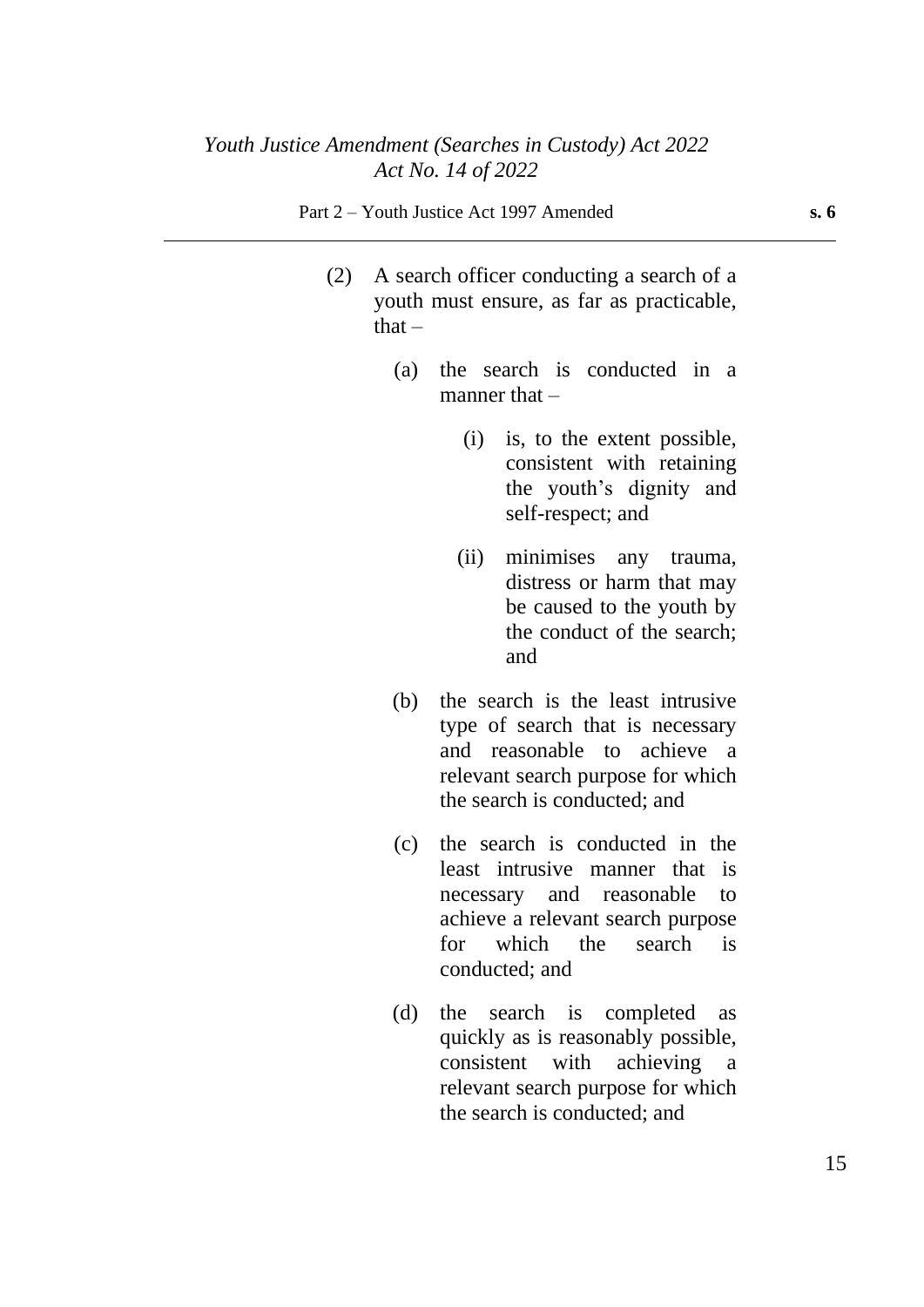| s.6 | Part 2 – Youth Justice Act 1997 Amended                                                                                                                                                                                                |  |  |  |
|-----|----------------------------------------------------------------------------------------------------------------------------------------------------------------------------------------------------------------------------------------|--|--|--|
|     | the search is conducted in<br>(e)<br>that<br>circumstances<br>accord<br>reasonable privacy to the youth<br>being searched; and                                                                                                         |  |  |  |
|     | search officer does<br>(f)<br>the<br>not<br>remove, or require the youth to<br>remove, more clothing than is<br>necessary and reasonable<br>to<br>achieve a relevant search purpose<br>which the search<br>for<br>is<br>conducted; and |  |  |  |
|     | if clothing of the youth is seized<br>(g)<br>during the conduct of a search of<br>the youth, the youth is, after the<br>search is completed, left with, or<br>provided with, adequate clothing<br>to wear.                             |  |  |  |
|     | In determining for the purposes<br>of<br>(3)                                                                                                                                                                                           |  |  |  |

- subsection  $(2)(a)$  the manner in which a search is to be conducted, the search officer conducting the search must consider –
	- (a) any information that is provided to the search officer by the youth (including as to the search that the youth would prefer) and that is relevant to the determination of the matters referred to in subsection  $(2)(a)(i)$  or (ii); and
	- (b) any information that the search officer has, or that is, on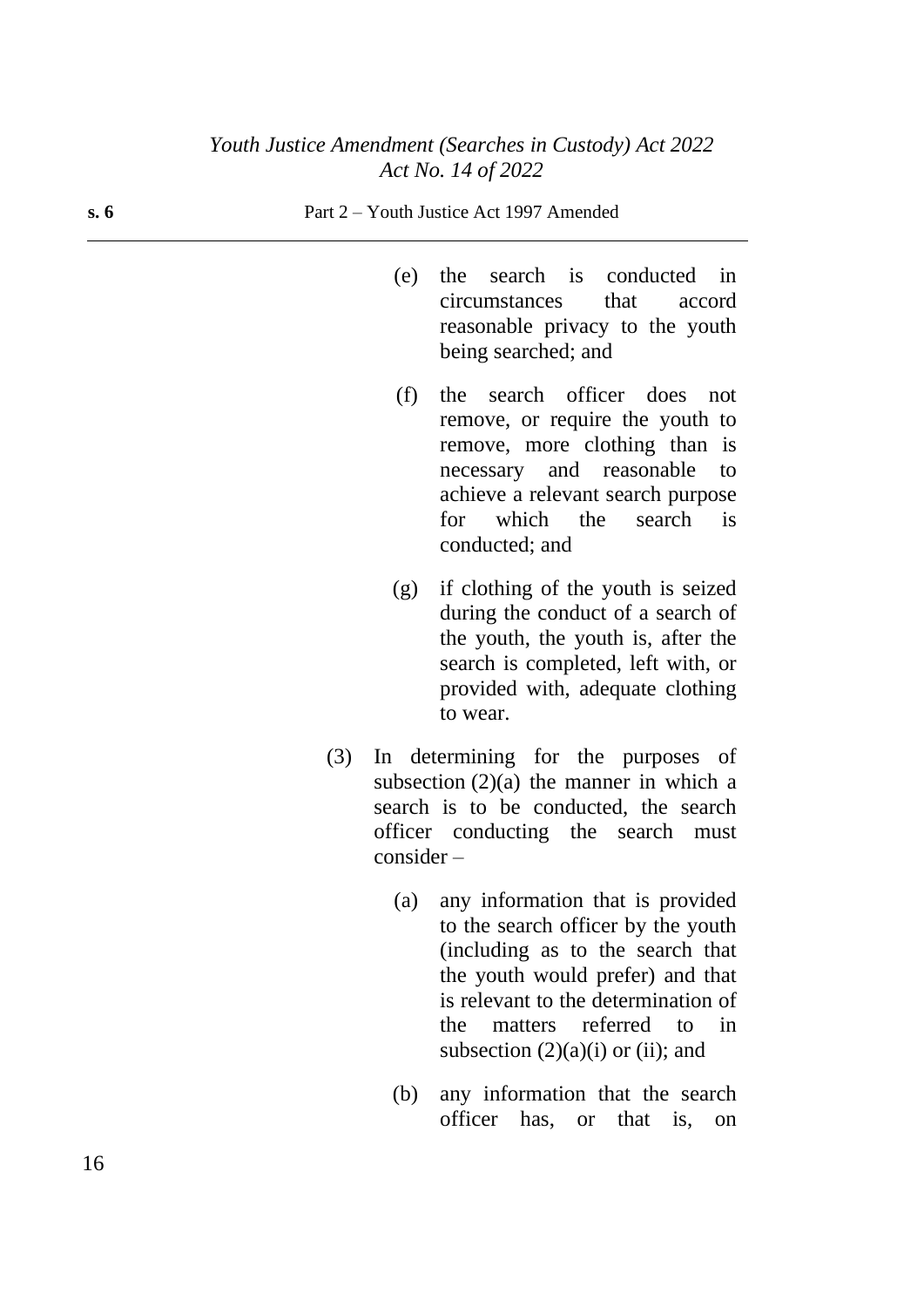#### Part 2 – Youth Justice Act 1997 Amended **s. 6**

reasonable inquiry by the officer, available to the officer, as to the youth's age, intellectual maturity, sex, sexual or gender identity, religion, disabilities and history.

- (4) A search officer conducting a search of a  $y$ outh –
	- (a) may, subject to this subsection and subsection (2), use force to conduct the search; and
	- (b) must not use force to conduct the search unless using force is the only means, in the circumstances, by which the search can reasonably be conducted; and
	- (c) must ensure, as far as practicable, that if force is used, it is the least amount of force that is reasonable and necessary to enable the search to be conducted.
- (5) A search officer must not conduct an unclothed search of a youth in a custodial facility unless the relevant authorising officer in relation to the custodial facility has authorised under subsection (6) the search to be conducted and the search is conducted in accordance with the conditions, if any, specified in the authorisation.
- (6) A relevant authorising officer in relation to a custodial facility may, orally or in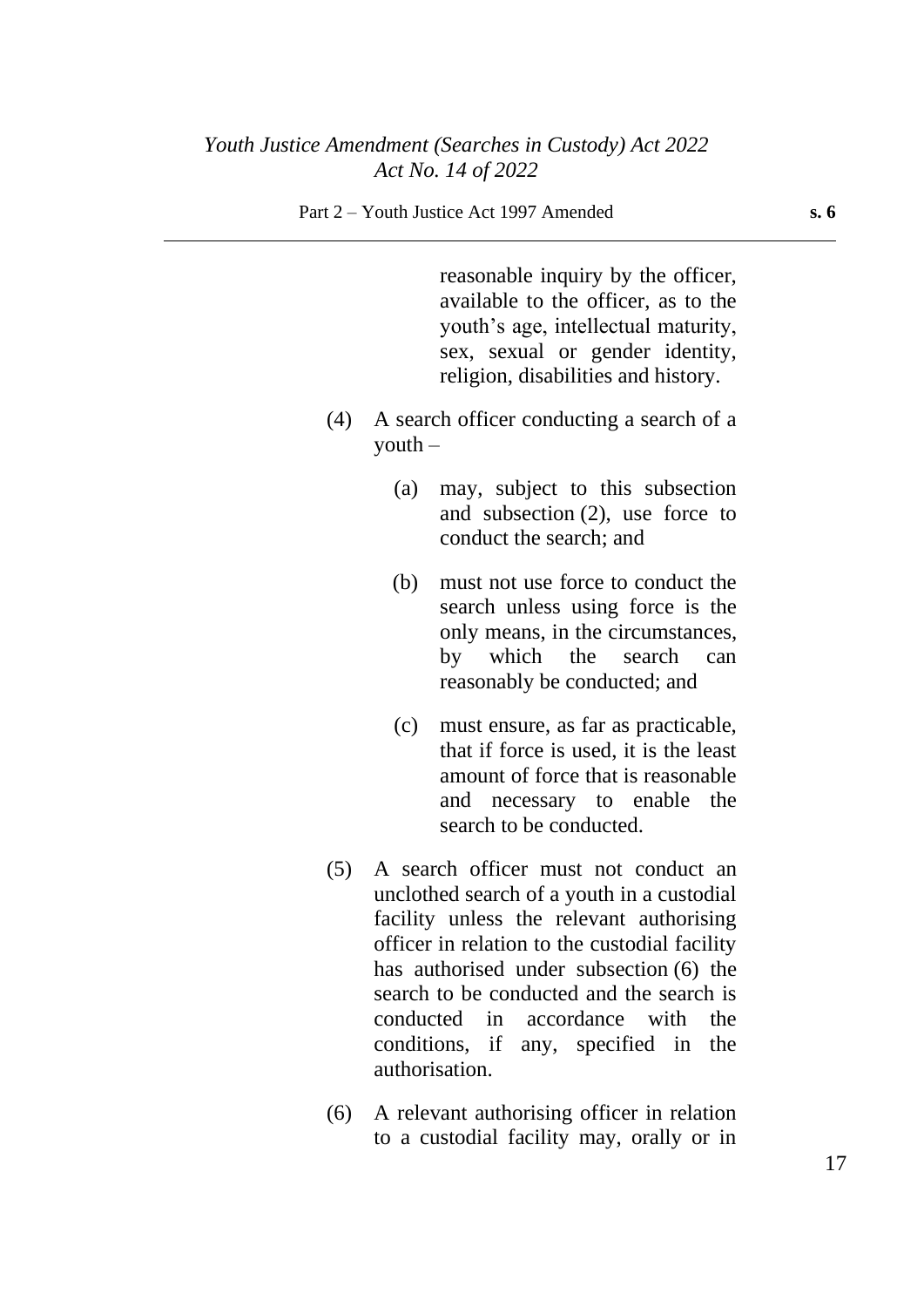#### **s. 6** Part 2 – Youth Justice Act 1997 Amended

writing, authorise a search officer to conduct an unclothed search of a youth on the conditions, if any, specified in the authorisation.

- (7) A relevant authorising officer must not authorise an unclothed search of a youth to be conducted unless the relevant authorising officer believes on reasonable grounds that –
	- (a) the search is necessary for a relevant search purpose; and
	- (b) the type of search, and the manner of search, are proportionate to the circumstances; and
	- (c) an unclothed search of the youth, despite being the most intrusive type of search, is necessary and reasonable to achieve a relevant search purpose for which the search is to be conducted; and
	- (d) the search is to be conducted in the least intrusive manner that is necessary and reasonable to achieve a relevant search purpose for which the search is to be conducted.
- (8) The surrender by a youth of an article before a search of the youth is conducted must be taken into account in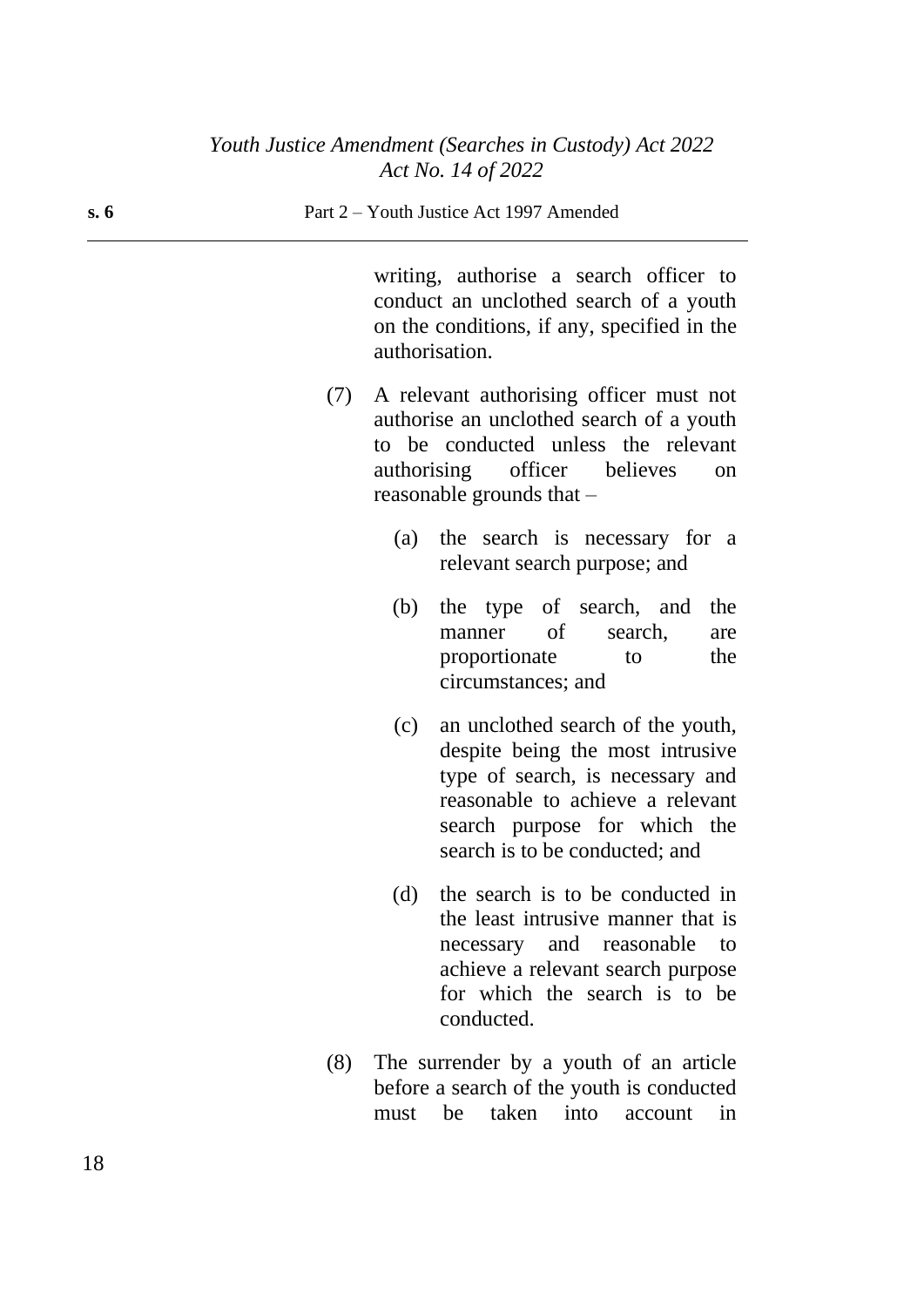determining whether the search may be conducted under this section.

#### **25F. Relevant search purposes**

For the purposes of this Division, a *relevant search purpose* is a search of a youth for one or more of the following purposes:

- (a) to ensure the safety of the youth or other persons;
- (b) to obtain evidence relating to the commission of an offence or to prevent the loss or destruction of evidence in relation to the commission of an offence;
- (c) to ascertain whether the youth has possession of a concealed weapon, or other article capable of being used as a weapon, to inflict injury or to assist the youth, or another youth, to escape from custody;
- (d) to ascertain whether the youth has possession of drugs or any other things which the youth is prohibited by law from taking into, or having possession of in, the custodial facility in which the youth is situated;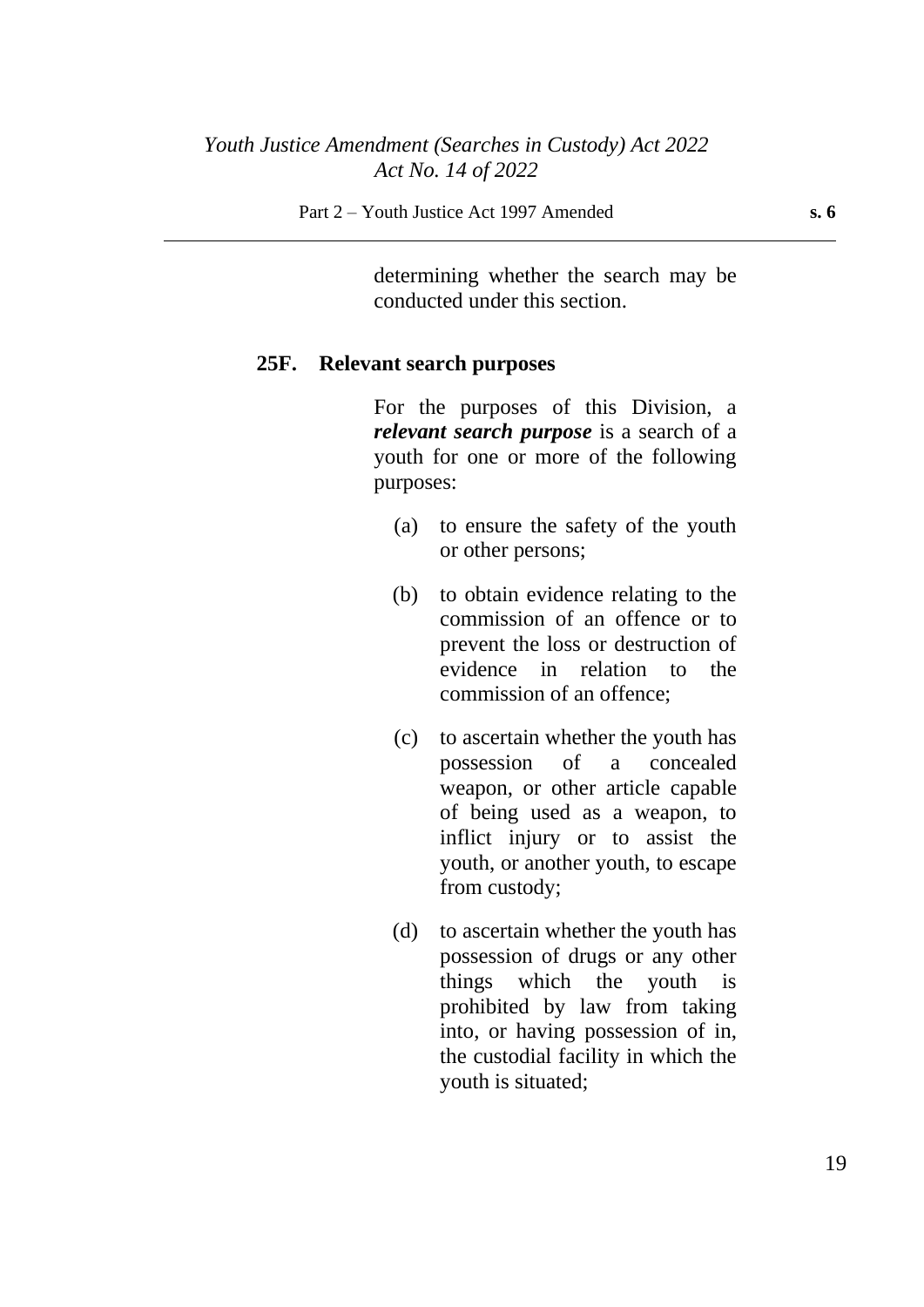#### **s. 6** Part 2 – Youth Justice Act 1997 Amended

(e) if the search is a clothed search – to remove into safe keeping any articles belonging to, or in the possession of, the youth.

# **25G. Determination of least intrusive type and manner of search**

- (1) For the purposes of this Division, the degree of intrusiveness of the following types of searches is taken to increase in the following order:
	- (a) a search (which may be a search by way of a scanning device) that involves no touching of a youth or clothing being worn by a youth;
	- (b) a search that includes minimal touching of a youth or of clothing being worn by a youth;
	- (c) a search that includes the removal of some clothing being worn by a youth but that is not an unclothed search;
	- (d) a search that includes touching, that is more than minimal touching, of a youth or of clothing being worn by a youth;
	- (e) an unclothed search of a youth.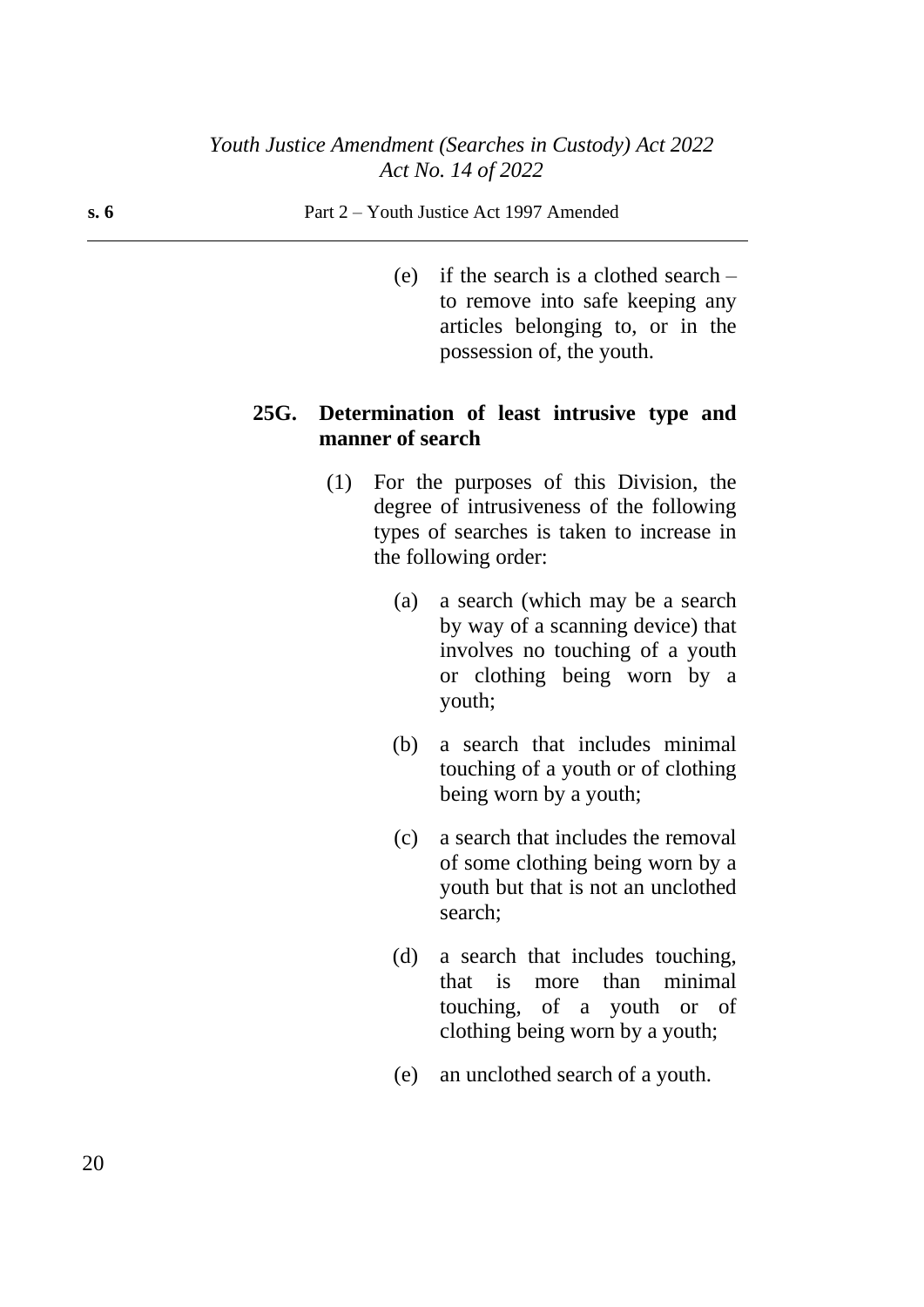#### Part 2 – Youth Justice Act 1997 Amended **s. 6**

- (2) In determining for the purposes of this Division whether a search of a youth is, or is to be, conducted in the least intrusive manner that is necessary and reasonable to achieve a relevant search purpose for which the search is being, or is to be, conducted, the search officer, or relevant authorising officer, making the determination must have regard to –
	- (a) the health and safety of the youth; and
	- (b) any information that the search officer, or the relevant authorising officer, respectively, has, or that is, on reasonable inquiry by the officer, available to the officer, as to  $-$ 
		- (i) the youth's age, intellectual maturity, sex, sexual or gender identity, religion, disabilities and history; and
		- (ii) any other matter that is relevant to the determination.

# **25H. Information to be given to youth before search conducted**

Before a search of a youth is conducted by a search officer, the search officer  $must -$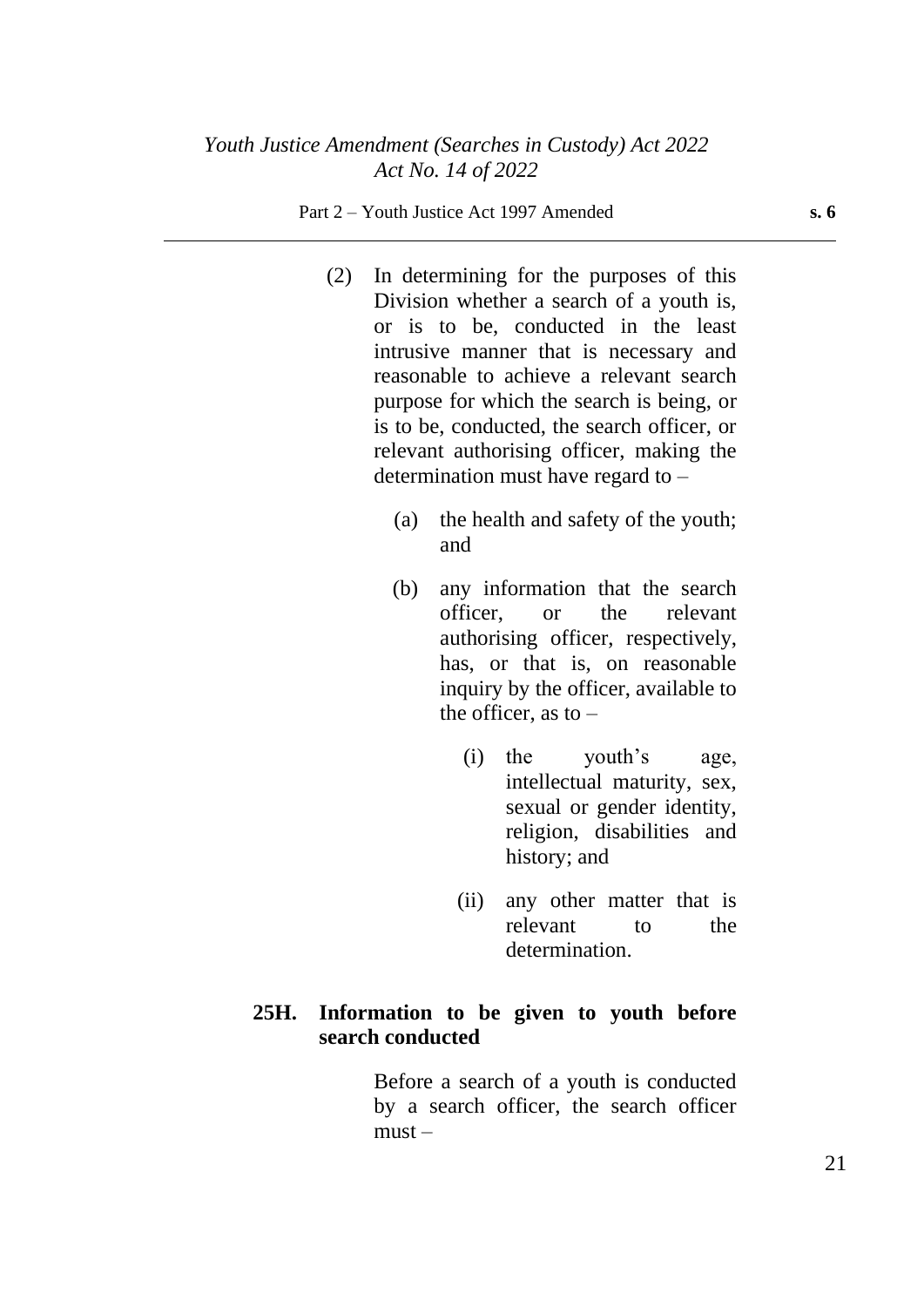| s. 6 | Part 2 – Youth Justice Act 1997 Amended |                                                                                                                                                      |  |  |  |
|------|-----------------------------------------|------------------------------------------------------------------------------------------------------------------------------------------------------|--|--|--|
|      | (a)                                     | inform the youth that a search is<br>to be conducted; and                                                                                            |  |  |  |
|      | (b)                                     | if the search is to be an unclothed<br>$search - inform$ the youth that an<br>unclothed search of the youth is<br>to be conducted; and               |  |  |  |
|      | (c)                                     | inform the youth that the youth<br>may, before the search of the<br>youth occurs, surrender an article<br>that is on the person of the youth;<br>and |  |  |  |
|      |                                         | (d) give the youth an opportunity,<br>before the search of the youth<br>coours to surrandor in                                                       |  |  |  |

before the search of the youth occurs, to surrender, in circumstances that afford reasonable privacy to the youth, an article that is on the person of the youth.

# **25I. Seizure of articles found during searches**

A search officer who conducts a search of a youth may seize an article found during the search –

- (a) that may be evidence relating to the commission of an offence; or
- (b) that may prejudice the safety of any person or the safety or good order of a custodial facility; or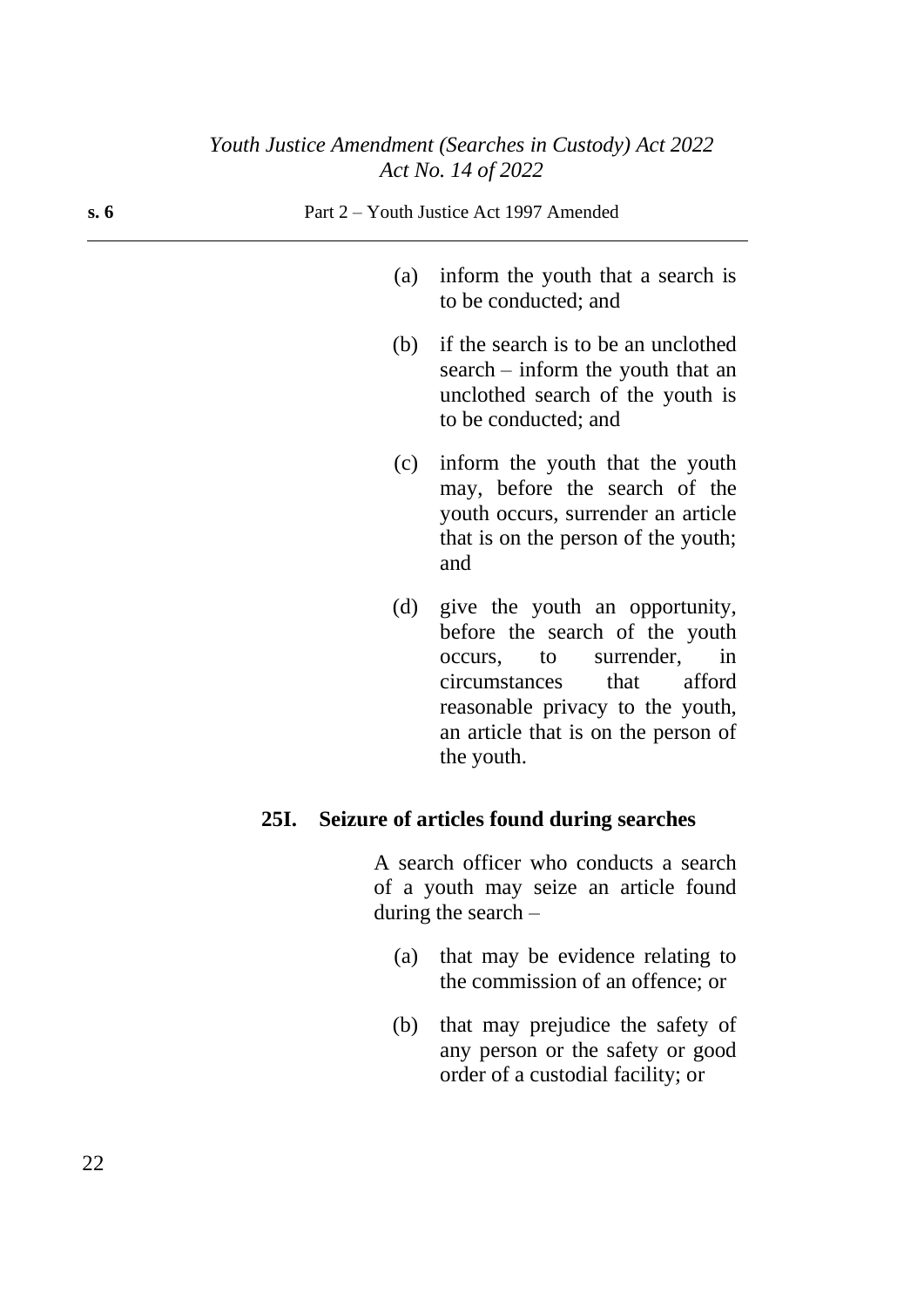(c) to remove the article into safekeeping.

#### **25J. Reporting of use of force**

- (1) A search officer who has conducted a search of a youth in a custodial facility must, if force used during the conduct of the search is reportable force, provide to the person in charge of the facility a report containing the information, in relation to the search, that is specified, in the relevant instruction in relation to the custodial facility, to be required to be included in such a report.
- (2) A person conducting a search of a youth must provide under subsection (1) the report in relation to the search as soon as practicable after the search is conducted but in any case within 7 days after the search is conducted.
- (3) For the purposes of this section, *reportable force*, in relation to a youth,  $i\bar{s}$  –
	- (a) force used in the course of a search of the youth; and
	- (b) force used, before the search is conducted, to enable the search to be conducted –

but does not include excluded force in relation to the youth.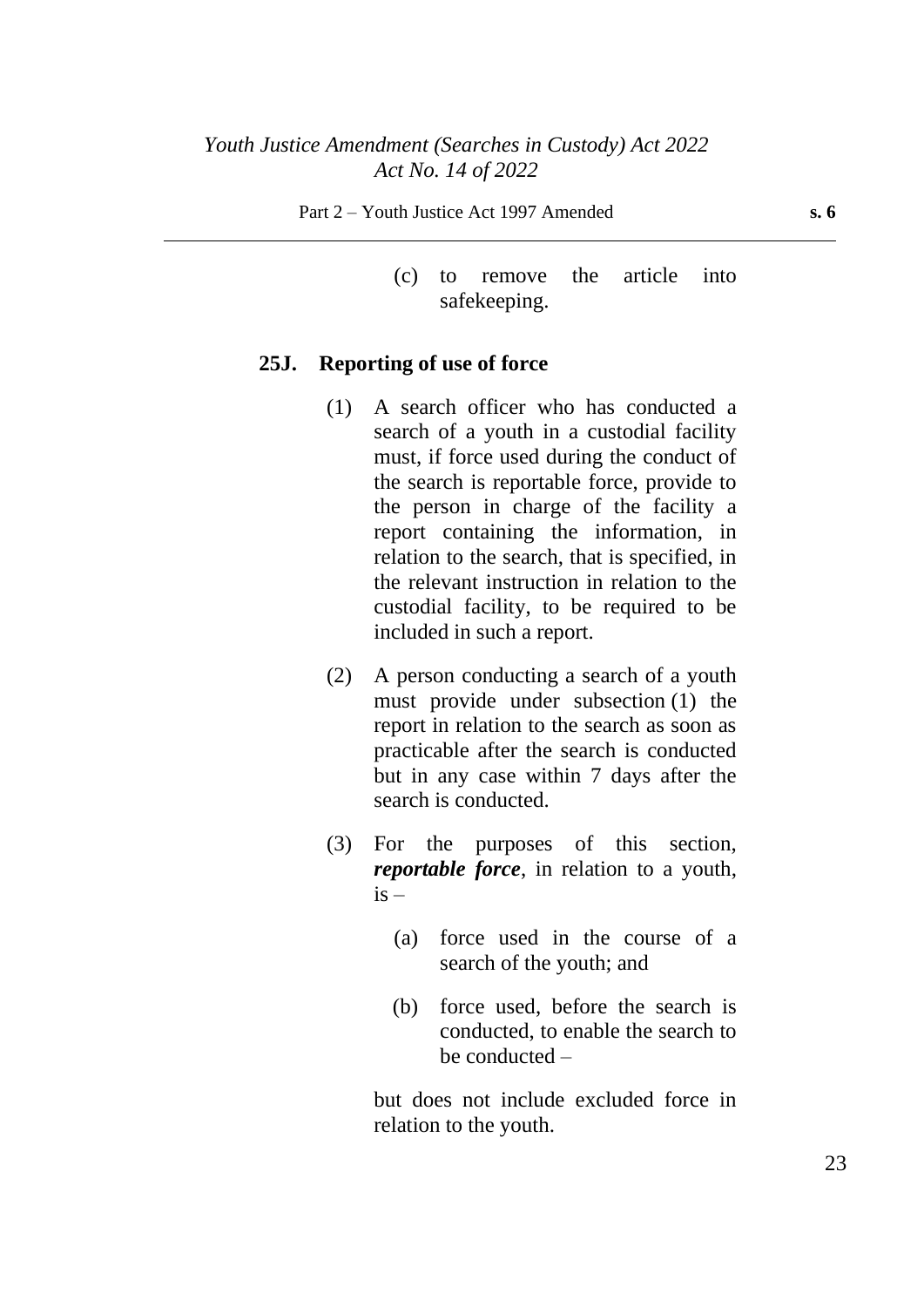| s. 6 | Part 2 – Youth Justice Act 1997 Amended |     |                      |                                                                                                                                                                                     |
|------|-----------------------------------------|-----|----------------------|-------------------------------------------------------------------------------------------------------------------------------------------------------------------------------------|
|      | (4)                                     |     | relation to a youth: | For the purposes of this section, each of<br>the following is excluded force in                                                                                                     |
|      |                                         |     |                      | (a) touching of the youth that is not<br>for the purpose of restraining the<br>youth so as to enable the search<br>to occur and that is incidental to<br>the conduct of the search; |
|      |                                         | (b) | $\gamma$ outh $-$    | force, including the application<br>and use of handcuffs or physical<br>restraint, used to ensure that the                                                                          |
|      |                                         |     |                      | (i) remains in custody; or                                                                                                                                                          |
|      |                                         |     | (ii)                 | moves to a place where<br>search is<br>the<br>to<br>commence, remains in a<br>place where the search                                                                                |

unless the touching or force is such that the person conducting the search had reasonable grounds to believe, or ought reasonably to have been aware, that the touching or force has caused or may cause an injury to the youth.

has commenced or moves to a place after the search

has been conducted –

(5) Nothing in this section is to be taken to limit a provision of another Act that requires a person to provide a report in relation to a search that is specified in or under another Act.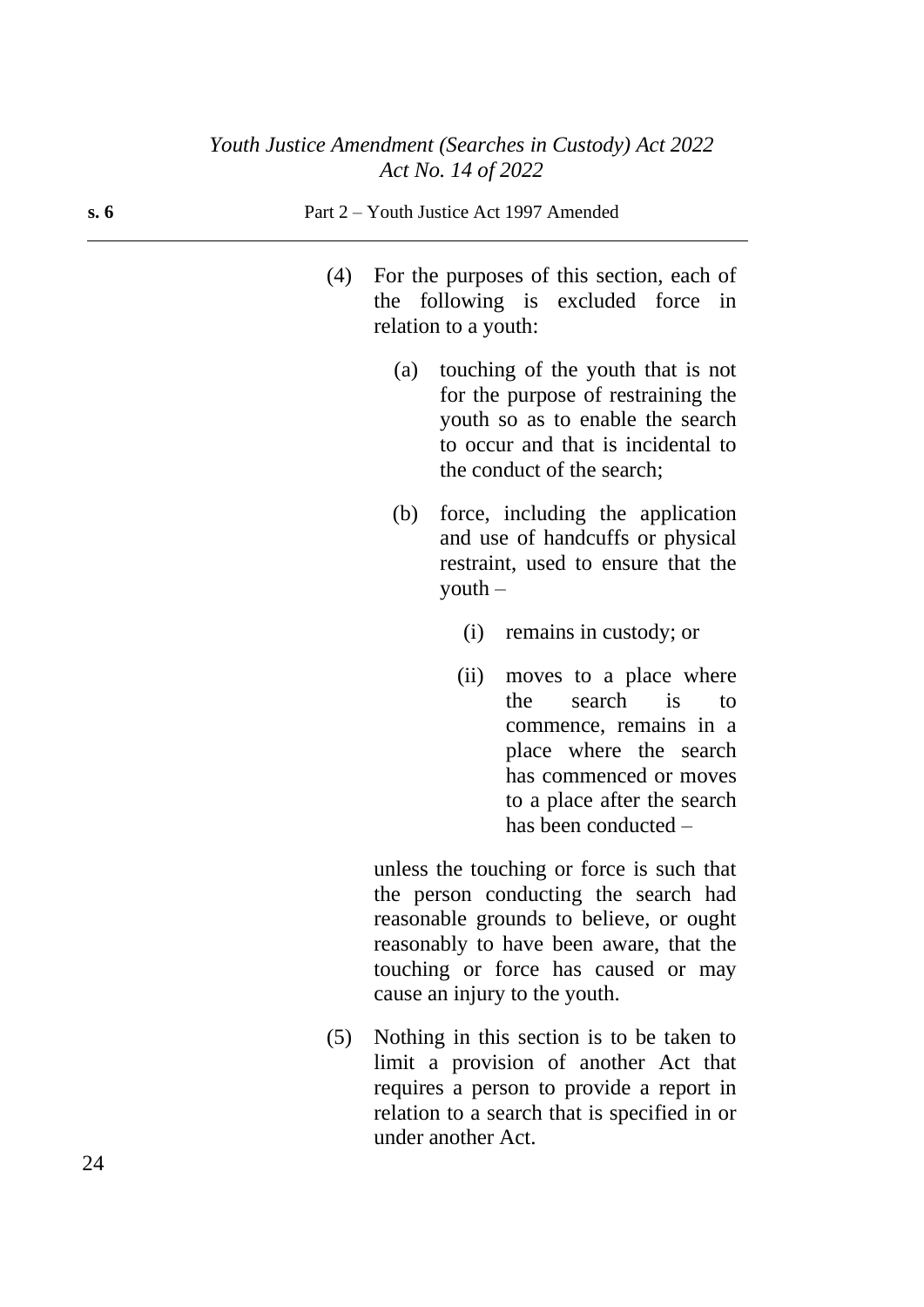#### **25K. Register of searches**

 $(1)$  In this section –

*relevant information*, in relation to a search, means –

- (a) the information prescribed for the purposes of this section; and
- (b) details as to the degree of intrusiveness of the search, as determined under section 25G; and
- (c) details of reportable force, within the meaning of section 25J, used in the conduct of the search.
- (2) The Secretary, Director or Commissioner of Police must establish and maintain a register (a *search register*) in relation to each custodial facility for which the Secretary, Director or Commissioner of Police, respectively, is responsible.
- (3) The search register in relation to a custodial facility must contain the relevant information in relation to each search of a youth that is conducted in the custodial facility.
- (4) The Secretary, Director or Commissioner of Police must ensure that a register that the Secretary, Director or the Commissioner of Police, respectively, is required under this section to establish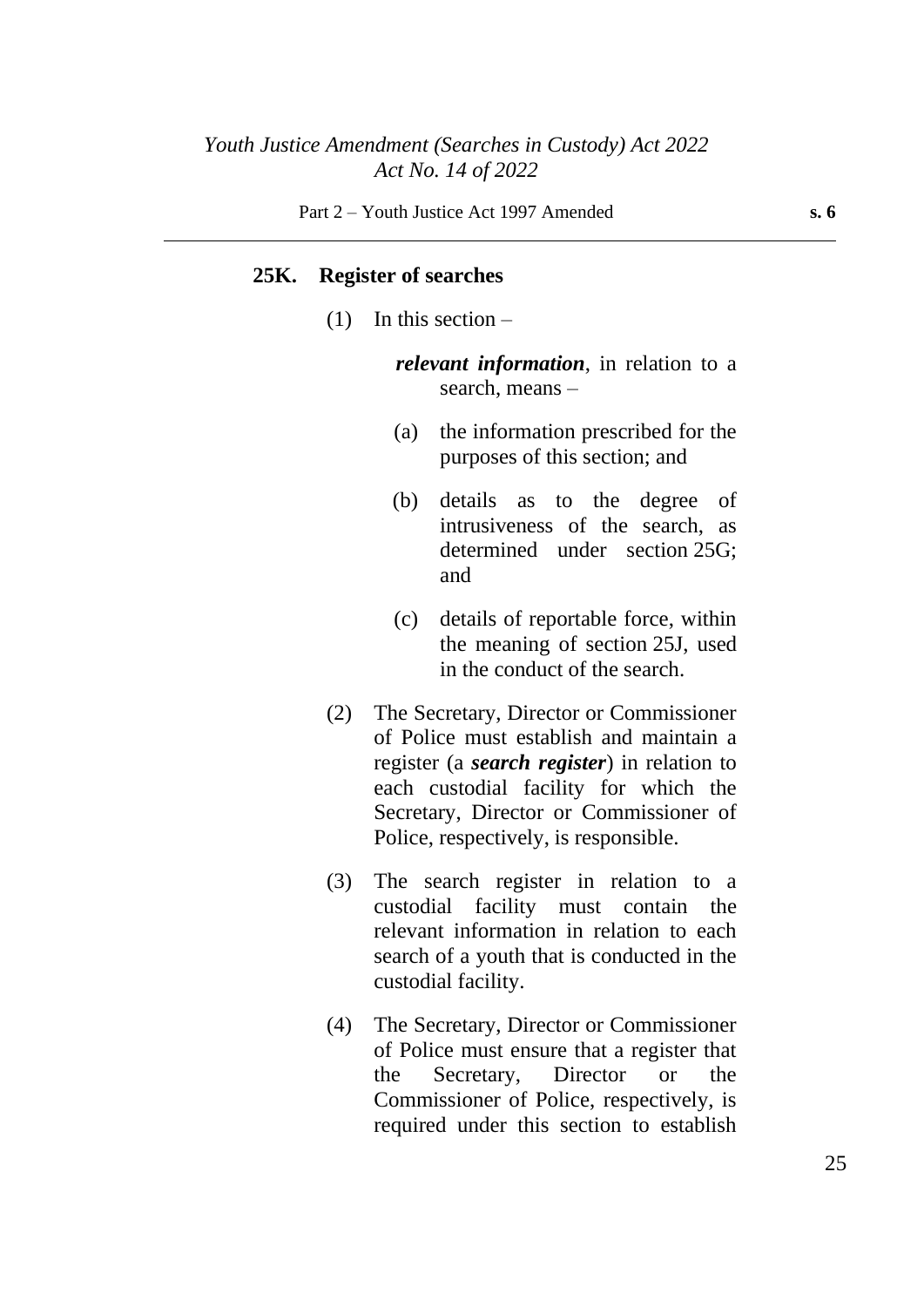and maintain is available for inspection by any of the following persons:

- (a) the Custodial Inspector;
- (b) the Ombudsman;
- (c) a person approved by the person in charge of the custodial facility;
- (d) a prescribed person or body.

### **25L. Provision of information**

- (1) The person in charge of a custodial facility must ensure that there is made available, for viewing by a youth who is in custody in the custodial facility, leaflets, posters, or other documents, that set out the obligations of the person in charge of the custodial facility under the other provisions of this section.
- (2) The person in charge of a custodial facility must ensure that –
	- (a) on the request of a youth who is in custody in the facility, the required information in relation to searches, of youths in custody, conducted in the custodial facility is made available to the youth; and
	- (b) on the request of a person who is representing a youth who is in custody in the facility, the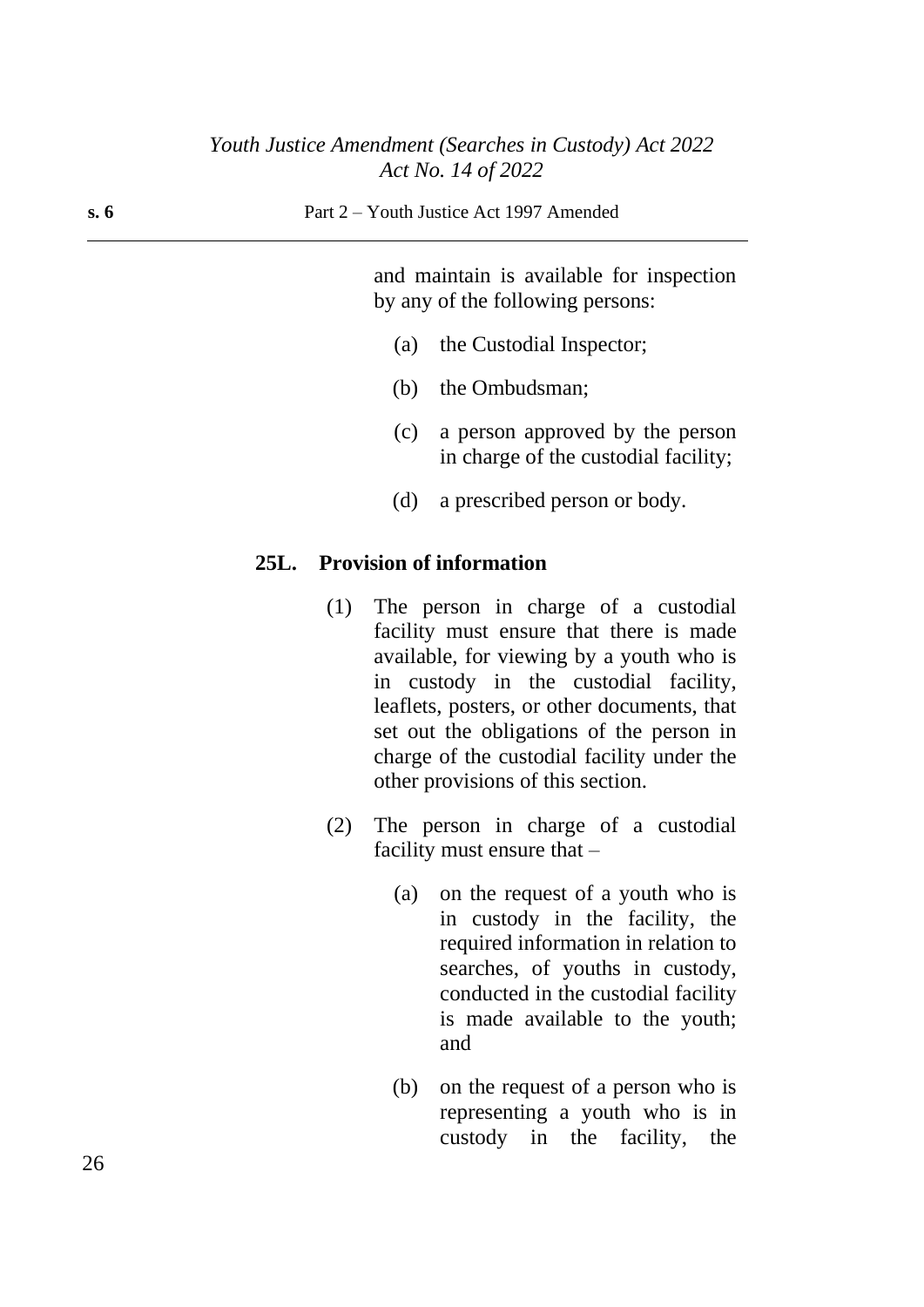required information in relation to searches, of youths in custody, conducted in the custodial facility is made available to the person; and

- (c) the required information in relation to searches, of youths in custody, conducted in a custodial facility is available for viewing by members of the public on a website in relation to the custodial facility.
- (3) For the purposes of this section, the required information in relation to searches, of youths in custody, conducted in a custodial facility is –
	- (a) information as to the circumstances and manner in which a search of a youth is authorised to be conducted in the custodial facility; and
	- (b) information as to  $-$ 
		- (i) the rights of a youth who is in custody to make a complaint in relation to any search of the youth that is conducted in the custodial facility, if the youth believes the search was not authorised by, or conducted in accordance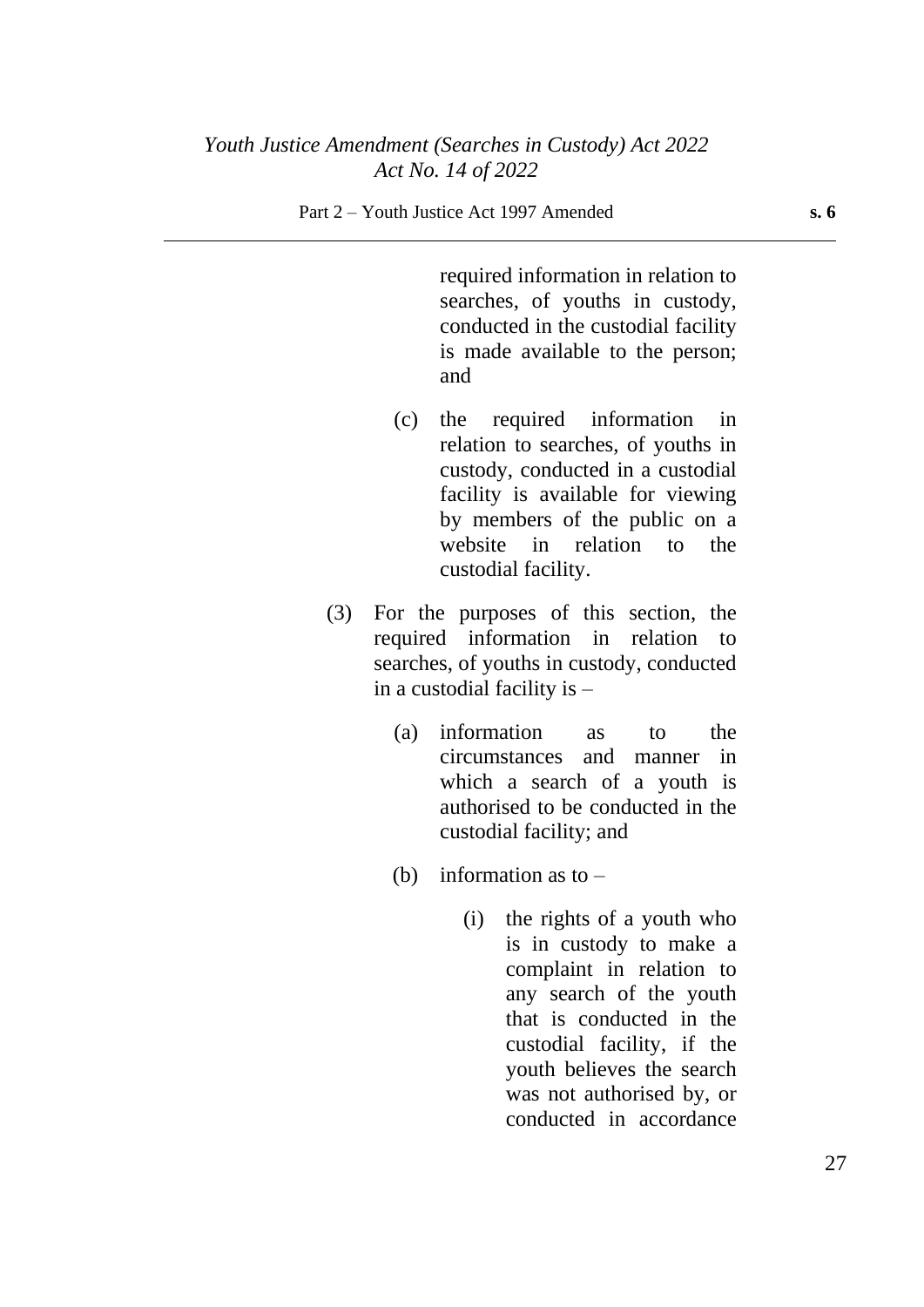with, this Division or any other law; and

- (ii) the person to whom such a complaint is to be directed; and
- (c) provisions, relating to searches, that are contained in relevant instructions that apply in relation to searches of youths in custody that are conducted in the custodial facility, as those provisions are redacted, if at all, as necessary to ensure the security and good order of the custodial facility.

## **7. Section 131 amended (Search of facility and possessions of detainee)**

Section 131 of the Principal Act is amended as follows:

- (a) by inserting the following definition before the definition of *thing* in subsection (1):
	- *prohibited articles* means weapons, metal articles, alcohol, articles capable of being used as weapons, drugs or any other things which the regulations prohibit from being taken into a detention centre;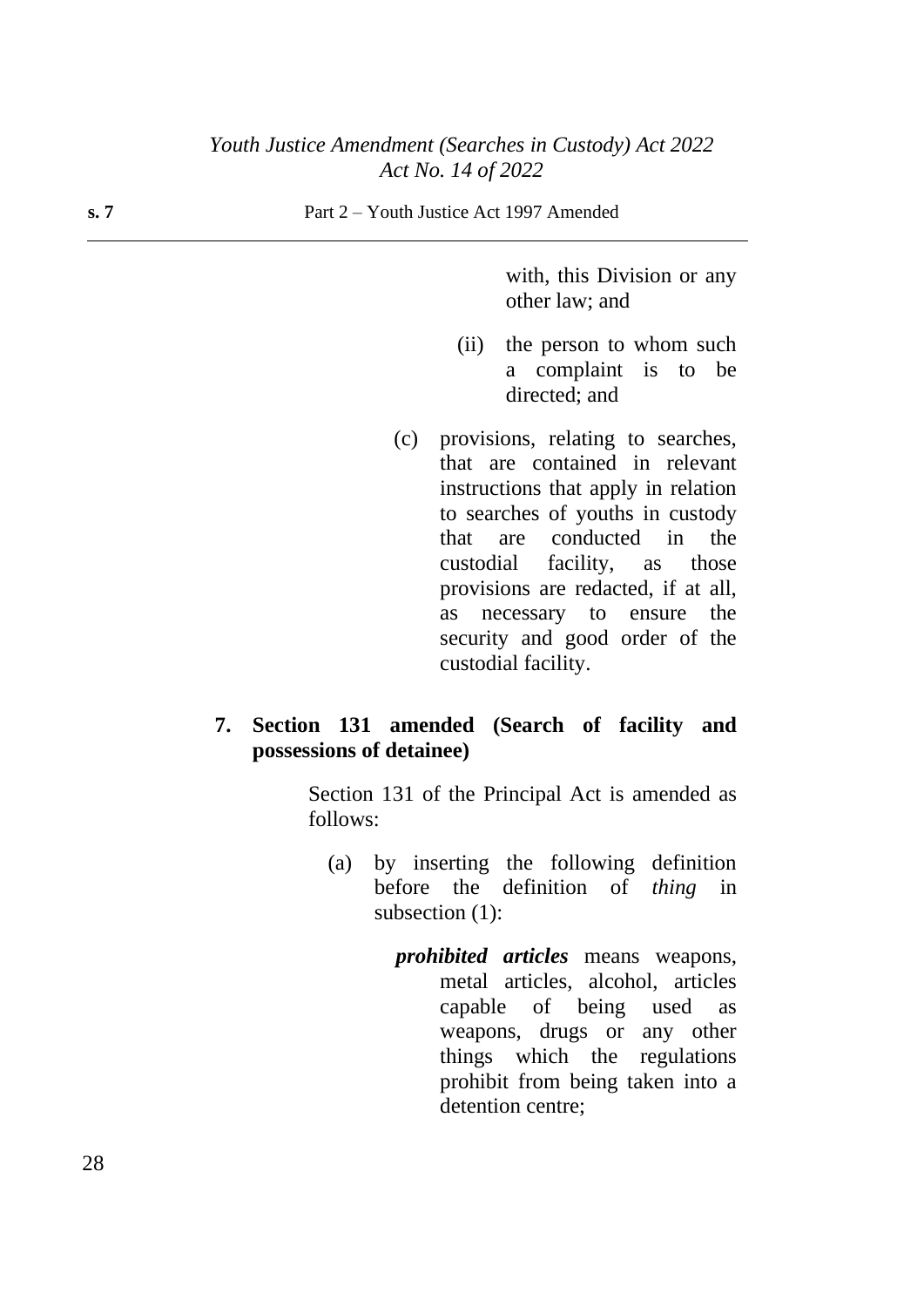- (b) by omitting paragraph (a) from subsection (2);
- (c) by omitting from subsection  $(2)(b)$  "and the examination of the detainee and of" and substituting "of, and the examination  $of,$ ";
- (d) by omitting from subsection  $(2)(c)(i)$  "of a kind referred to in paragraph (a)(ii)" and substituting "a prohibited article";
- (e) by omitting from subsection (3) "of a kind referred to in subsection  $(2)(a)(ii)$ " and substituting "a prohibited article".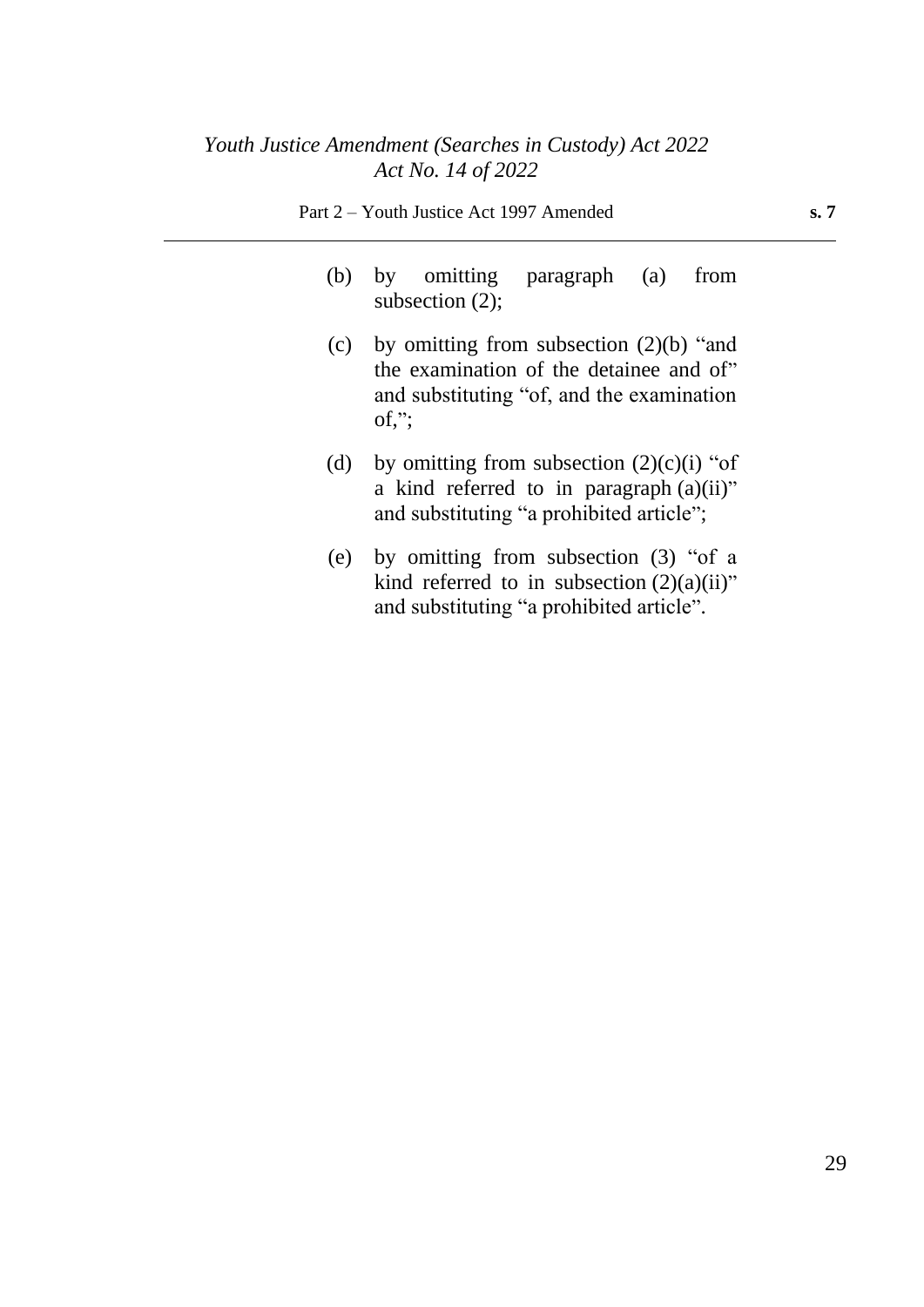#### **s. 8** Part 3 – Youth Justice (Miscellaneous Amendments) Act 2013 Amended

# **PART 3 – YOUTH JUSTICE (MISCELLANEOUS AMENDMENTS) ACT 2013 AMENDED**

# **8. Principal Act**

In this Part, the *Youth Justice (Miscellaneous Amendments) Act 2013*\* is referred to as the Principal Act.

# **9. Section 19 repealed**

Section 19 of the Principal Act is repealed.

\_\_\_\_\_\_\_\_\_\_\_\_\_\_\_\_\_\_\_\_\_\_\_\_\_\_\_\_\_\_\_\_\_\_\_\_\_\_\_\_\_\_\_\_\_\_\_\_\_\_\_\_\_\_\_\_\_\_\_\_\_\_\_